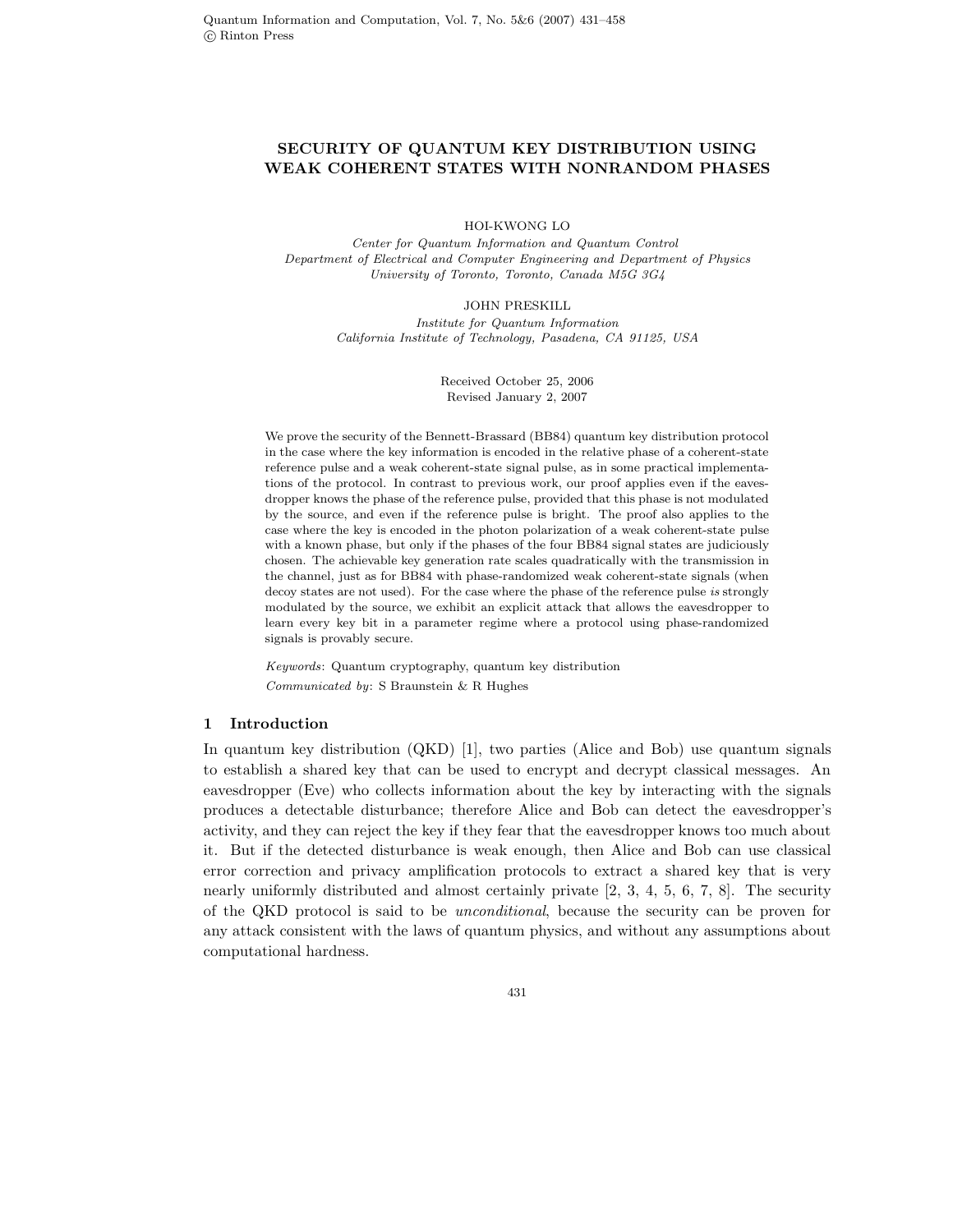Experiments have recently demonstrated the feasibility of QKD over 150 km telecom fibers [9, 10], and at least two firms are now marketing commercial QKD systems [11]. But how secure are these systems, really? To assess the security of practical implementations of QKD, it is important to consider how well the actual systems match the performance assumed in the security proofs. In particular, the signals used in typical practical realizations of QKD are dim laser pulses, which occasionally contain more than one photon. Multi-photon signals together with loss in the optical fiber can threaten security, but proofs of security for QKD using weak coherent states have been found [12, 13]. (We note that for QKD protocols that use decoy states [14, 15, 16], security can be proven even for rather strong coherent-state signals. In this paper, however, we will focus on QKD with weak coherent states.)

A key assumption in the security proofs in [12, 13] (and also in [15]) is that the phase of the quantum signal is uniformly random. A coherent state of one mode of the electromagnetic field can be expressed as

$$
|\alpha\rangle = e^{-|\alpha|^2/2} \sum_{n=0}^{\infty} \frac{\alpha^n}{\sqrt{n!}} |n\rangle , \qquad (1)
$$

where  $|n\rangle$  denotes the state with photon number n. We may write  $\alpha = \sqrt{\nu}e^{i\theta}$ , where  $\nu = |\alpha|^2$ denotes the mean photon number and  $e^{i\theta}$  is the *phase* of the coherent state. To an eavesdropper with no *a priori* knowledge of the phase, a signal whose phase is selected uniformly at random is indistinguishable from the state

$$
\rho_{\nu} = \int_0^{2\pi} \frac{d\theta}{2\pi} |\sqrt{\nu} e^{i\theta} \rangle \langle \sqrt{\nu} e^{i\theta} | = e^{-\nu} \sum_{n=0}^{\infty} \frac{\nu^n}{n!} |n\rangle \langle n | , \qquad (2)
$$

a Poisson distributed mixture of photon number eigenstates. Therefore, for a security analysis, we may suppose that a source emitting weak coherent state signals is actually emitting signals in the state  $\rho_{\nu}$ .

With probability  $p_0 = e^{-\nu}$ , which is close to one for small  $\nu$ , the source emits no photon; exactly one photon is emitted with probability  $p_1 = \nu e^{-\nu}$ . The probability that two or more photons are emitted is

$$
p_M = 1 - e^{-\nu} (1 + \nu) \le \frac{1}{2} \nu^2 \ . \tag{3}
$$

Multi-photons can pose a security risk, but if each signal has a random phase,  $p<sub>M</sub>$  is sufficiently small, and the loss in the channel is not too high, then it is possible to prove security of the Bennett-Brassard (BB84) protocol [1] against arbitrary eavesdropping attacks [12, 13].

However, no previously known security proof applies if the eavesdropper has some *a priori* knowledge about the phase of the signal states. Conceivably, such phase information might be accessible in realistic implementations of QKD. For example, in a "plug-and-play" scheme [17], a strong signal is sent from Bob to Alice, who attenuates and modulates the signal before returning it to Bob; in unidirectional schemes as well, strong ancillary pulses are sometimes used to monitor the channel. The phase of a strong pulse is accurately measurable in principle, and could be correlated with the phase of the key-generating pulse. Furthermore, the key information itself might be encoded in the relative phase of a bright reference pulse and a weak signal pulse, in which case the eavesdropper could plausibly learn the phase of the reference pulse. Even if strong pulses are not used, the phase coherence of a realistic source might be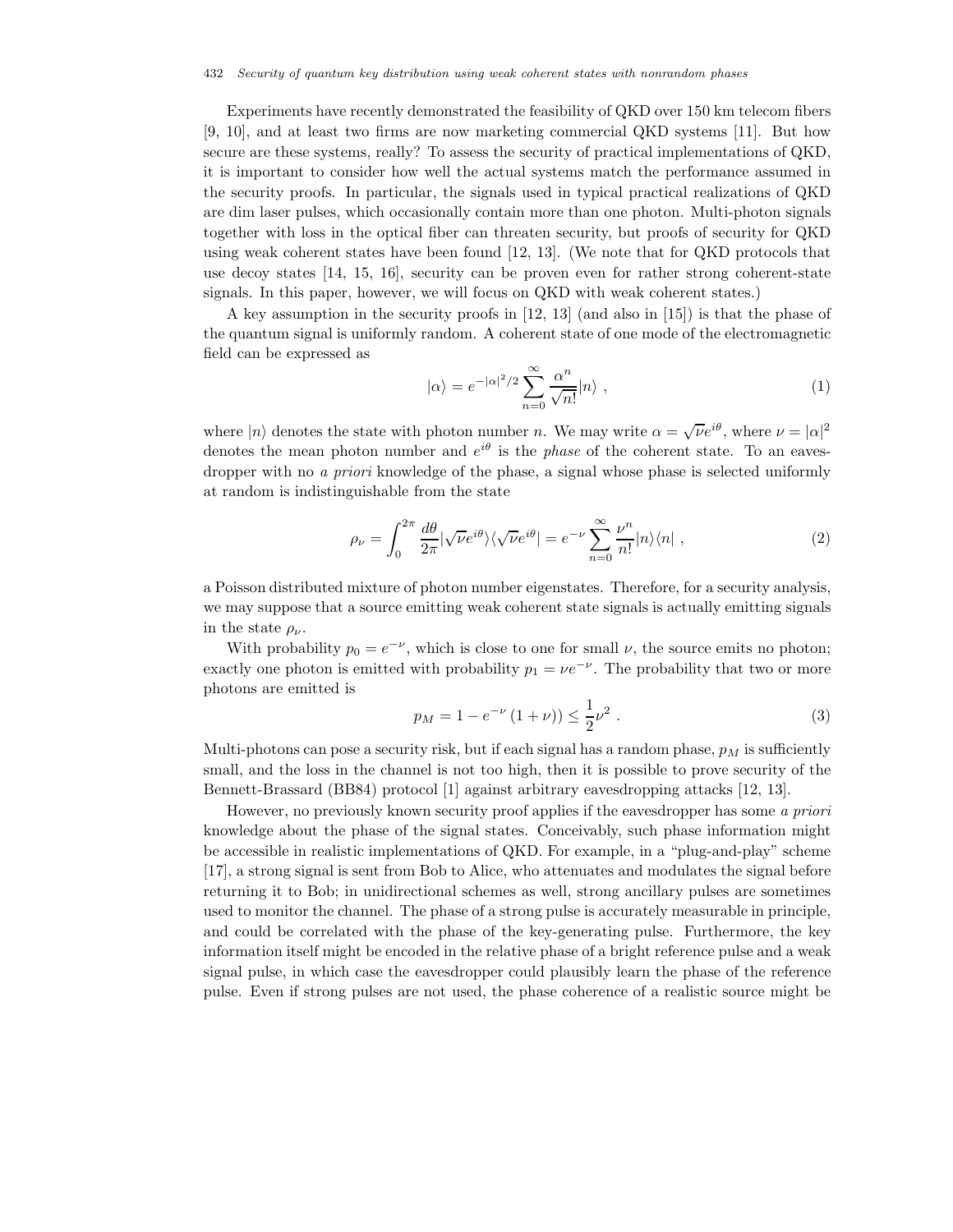maintained during the emission of many weak signals, allowing the phase to be determined accurately.

For all these reasons, it is worthwhile to investigate the security of QKD under the assumption that the eavesdropper knows something about the phase of the signals. Our main result in this paper is a proof of security for the BB84 protocol in the case where the key information is encoded in the relative phase of a reference pulse and a signal pulse. Our proof works even if the reference pulse is bright, with a phase known by the eavesdropper. It also applies if the key is encoded in the photon polarization of weak coherent states with nonrandom phases, provided the phases of the signal states are chosen appropriately. The proof is founded on the observation that, if the signal pulse is weak, Alice's source reveals relatively little information to Eve about the basis that Alice uses to encode her key bits. Privacy of the final key is demonstrated using an argument due to Koashi [18, 19] that invokes the uncertainty principle. We also point out that this argument establishes that the key distribution protocol is *universally composable* — the key can be used in any subsequent application without compromising security.

We describe our quasi-realistic model for sources and detectors in Sec. 2, and present the security analysis (which relies heavily on Koashi's ideas [18, 19]) in Sec. 3, Sec. 4, and Appendix A. In Sec. 5 we note that the key generation rate when the signals have nonrandom phases is comparable to the rate for phase randomized signals (when decoy states are not used). In Sec. 6 and Appendix B we point out that if the key is encoded in the photon polarization, and the (nonrandom) phases of the signals are not chosen judiciously, then BB84 is vulnerable to an *unambiguous key discrimination* attack, a measurement that, when conclusive, determines the key bit with certainty. Sec. 7 contains our conclusions.

## **2 Modeling sources and detectors**

## *2.1 The source*

In the ideal BB84 protocol [1], each signal is carried by a single qubit sent by Alice and received by Bob. The qubit encodes a key bit in one of two conjugate orthonormal bases, which we will call the x basis and the y basis. When Alice uses the x basis, her signal states are

$$
\begin{array}{rcl}\n\vert 0_X \rangle & = & \left( \vert 0_Z \rangle + \vert 1_Z \rangle \right) / \sqrt{2} \, , \\
\vert 1_X \rangle & = & \left( \vert 0_Z \rangle - \vert 1_Z \rangle \right) / \sqrt{2} \, ,\n\end{array} \tag{4}
$$

the eigenstates with eigenvalues  $\pm 1$  of the Pauli operator

$$
X = \begin{pmatrix} 0 & 1 \\ 1 & 0 \end{pmatrix} ; \tag{5}
$$

when Alice uses the  $y$  basis, her signal states are

$$
\begin{array}{rcl}\n\vert 0_Y \rangle & = & \left( \vert 0_Z \rangle + i \vert 1_Z \rangle \right) / \sqrt{2} \;, \\
\vert 1_Y \rangle & = & \left( \vert 0_Z \rangle - i \vert 1_Z \rangle \right) / \sqrt{2} \;, \\
\end{array} \tag{6}
$$

the eigenstates with eigenvalues  $\pm 1$  of the Pauli operator

$$
Y = \begin{pmatrix} 0 & -i \\ i & 0 \end{pmatrix} . \tag{7}
$$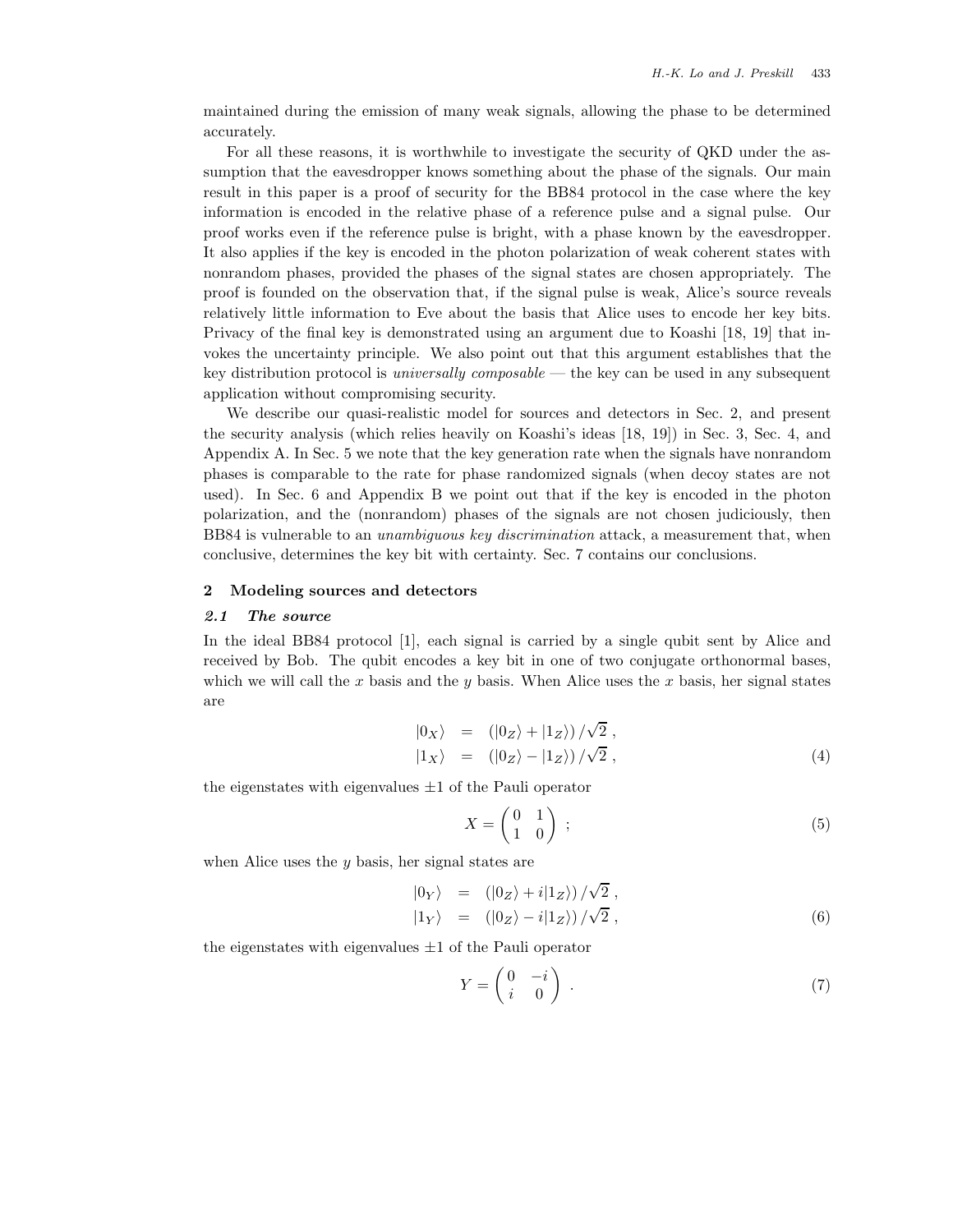Alice's source emits one of these four states, chosen equiprobably. Bob measures the qubit that he receives in either the x basis or the y basis, chosen equiprobably, to determine his key bit. Later, through public discussion, Alice and Bob "sift" their key by retaining only the key bits for which Bob measured in the same basis that Alice used. The final key is extracted from the sifted key via a classical protocol that reconciles Alice's key with Bob's and amplifies the privacy of the key.

In practice, the key information is carried by dim laser pulses transmitted through an optical fiber. In the protocol we will analyze, Alice's source emits one of four states of a pair of photon modes (described by annihilation operators  $a_R$  and  $a_S$ ):

$$
\begin{array}{rcl}\n\vert \tilde{0}_X \rangle & = & e^{-\vert \alpha \vert^2} e^{\alpha \left( a_R^{\dagger} + a_S^{\dagger} \right)} \vert \text{vac} \rangle_R \otimes \vert \text{vac} \rangle_S = \vert \alpha \rangle_R \otimes \vert \alpha \rangle_S \; , \\
\vert \tilde{1}_X \rangle & = & e^{-\vert \alpha \vert^2} e^{\alpha \left( a_R^{\dagger} - a_S^{\dagger} \right)} \vert \text{vac} \rangle_R \otimes \vert \text{vac} \rangle_S = \vert \alpha \rangle_R \otimes \vert - \alpha \rangle_S \; , \\
\vert \tilde{0}_Y \rangle & = & e^{-\vert \alpha \vert^2} e^{\alpha \left( a_R^{\dagger} + i a_S^{\dagger} \right)} \vert \text{vac} \rangle_R \otimes \vert \text{vac} \rangle_S = \vert \alpha \rangle_R \otimes \vert i \alpha \rangle_S \; , \\
\vert \tilde{0}_Y \rangle & = & e^{-\vert \alpha \vert^2} e^{\alpha \left( a_R^{\dagger} - i a_S^{\dagger} \right)} \vert \text{vac} \rangle_R \otimes \vert \text{vac} \rangle_S = \vert \alpha \rangle_R \otimes \vert - i \alpha \rangle_S \; .\n\end{array} \tag{8}
$$

Here the phase of  $\alpha$  is defined relative to a fixed classical phase reference frame that Eve can access. We will refer to the state of mode  $S$  as the "signal" pulse and to the state of mode R as the "reference" pulse. The key is encoded in the relative phase of the two pulses, and it is actually quite important for our analysis that the phase of the reference pulse is the same in all four of the signal states — *only* the phase of the signal pulse is modulated by the source. (We will discuss in Sec. 6 and Appendix B how security can be compromised when the phase of the reference pulse is also modulated.) In some implementations, the two pulses are spatially separated in the optical fiber by a distance large compared to the pulse width; this scheme is called "phase encoding." In some implementations, the two modes represent the polarization states of the same spatial mode; this scheme is called polarization encoding. Phase encoding has been used in most fiber-based QKD experiments. Our security analysis will also apply to phase encoding in the case where the reference pulse is brighter than the signal pulse. We will return to this generalization in Sec. 4, but for now we will stick with the signals eq. (8), which could arise in either a phase-encoding or polarization-encoding scheme.

To summarize, the crucial features of our source model are: (1) the *single-mode signal pulse assumption* (the signal pulse is carried by a single bosonic mode, the same mode for all four of the signal states), and (2) the *unmodulated reference pulse assumption* (the state of the reference pulse is the same for all four signal states). These assumptions are reasonably well fulfilled by realistic sources used for the BB84 protocol with phase-encoded signals. Previous proofs of the security of BB84 have used (2 ) the *phase-randomization assumption* (the phase of the reference pulse, but not of course the relative phase of signal and reference pulse that encodes the key information, is chosen uniformly at random and is not known by the eavesdropper). Our main new contribution in this paper is to prove security of BB84 using assumption (2) instead of assumption (2 ).

## *2.2 The detectors*

When Bob wants to measure the signal he receives in the  $x$  basis, he (in effect) combines the two modes in an interferometer, and directs modes  $a_{0,X}$ ,  $a_{1,X}$  to two different "threshold"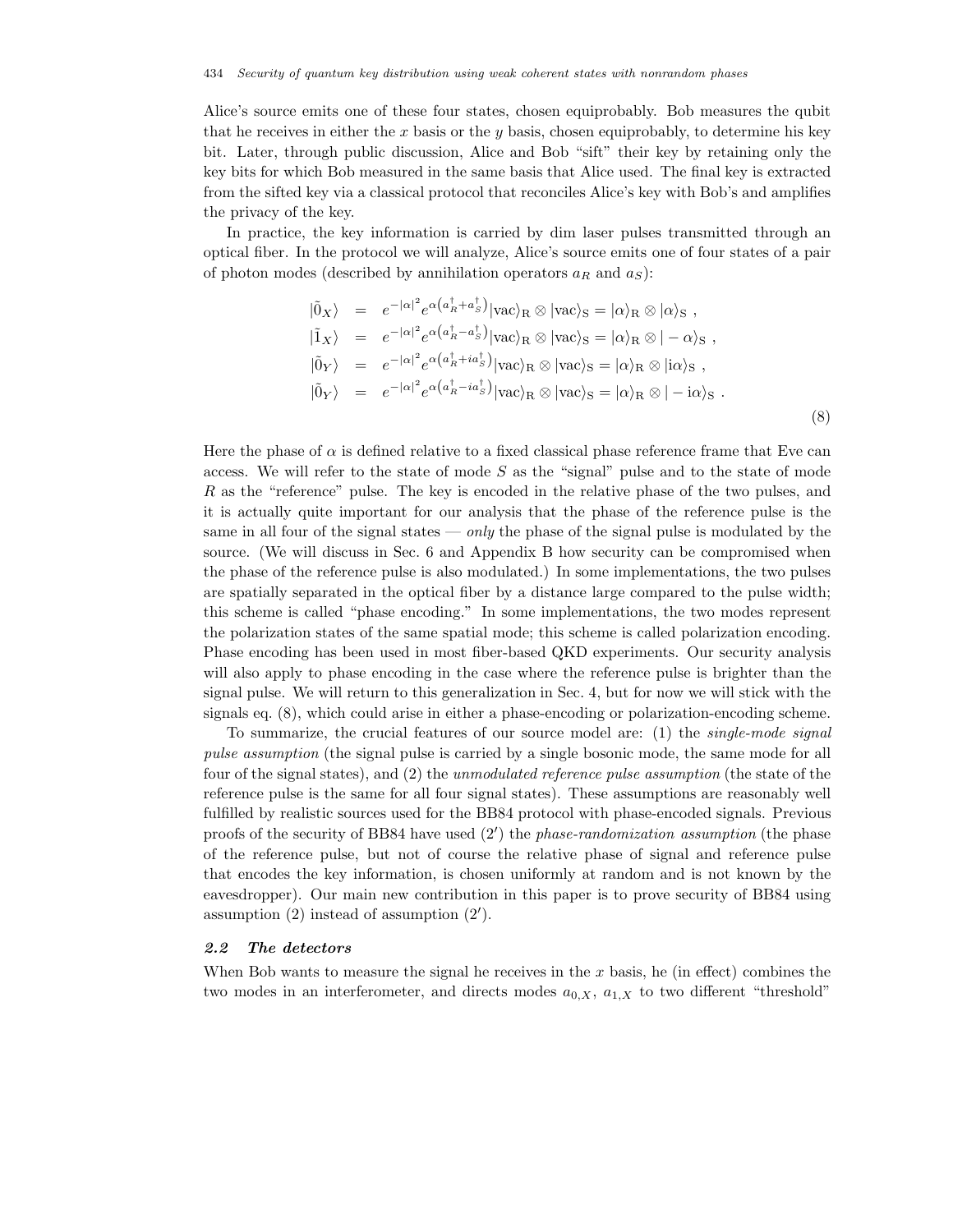photon detectors, where

$$
a_{0,X} = (a_R + a_S) / \sqrt{2} ,
$$
  
\n
$$
a_{1,X} = (a_R - a_S) / \sqrt{2} .
$$
\n(9)

Therefore, if Alice sends  $|\tilde{0}_X\rangle$  and the ideal (unattenuated) signal enters Bob's measurement device (which is configured for  $x$  measurement), then detector  $0$  receives a coherent state with mean photon number

$$
\mu = 2|\alpha|^2 \tag{10}
$$

and detector 1 receives the vacuum state. Likewise, if Alice sends  $|\tilde{1}_X\rangle$ , then detector 0 receives the vacuum, and detector 1 receives the coherent state with mean photon number  $\mu$ . When Bob wants to measure in the  $y$  basis, the modes directed to the photon detectors are

$$
a_{0,Y} = (a_R + ia_S)/\sqrt{2} ,
$$
  
\n
$$
a_{1,Y} = (a_R - ia_S)/\sqrt{2} ;
$$
\n(11)

again, depending on the key bit, one mode receives mean photon number  $\mu$  while the other receives vacuum.

We assume that each detector used by Bob to measure the signal he receives is a "threshold" photon detector. This means that the detector cannot distinguish a single photon from many photons. An *ideal* threshold detector "clicks" (registers a count) if it collects one or more photons, and does not click if it receives no photon; thus it performs a POVM with the two outcomes

$$
E_{\text{no click}} = |\text{vac}\rangle\langle\text{vac}|,
$$
  
\n
$$
E_{\text{click}} = I - |\text{vac}\rangle\langle\text{vac}|.
$$
 (12)

But in this paper we consider a threshold detector that is not ideal: we allow the detector to have imperfect efficiency (it sometimes fails to click even when it receives one or more photons) and to record occasional "dark counts" (it sometimes clicks even when it receives the vacuum state).

Because Bob uses two threshold detectors, there are four possible outcomes when he measures a signal. If neither detector clicks, then the measurement is inconclusive and the signal is rejected. If detector  $b \in \{0,1\}$  clicks and the other detector does not, then Bob records the key bit b. If *both* detectors click, then Bob records a key bit that he chooses uniformly at random. As noted in [12] and as we will explain below, it is important for the security analysis that double clicks are interpreted as key bits rather than regarded as inconclusive measurements. Actually, the security proof works the same way no matter how we map the double click events to key bits, but recording a random key bit is a particularly symmetric and natural choice. Given any fixed prescription for mapping double clicks to key bits, Bob's measurement realizes a POVM with three outcomes: 0, 1, and (when neither detector clicks) inconclusive.

Thus the protocol prescribes that Bob perform one of two possible POVMs, depending on whether Bob declares the x basis or the y basis, where each POVM has three outcomes. In fact, for our security proof we will not need to specify Bob's measurement in detail. All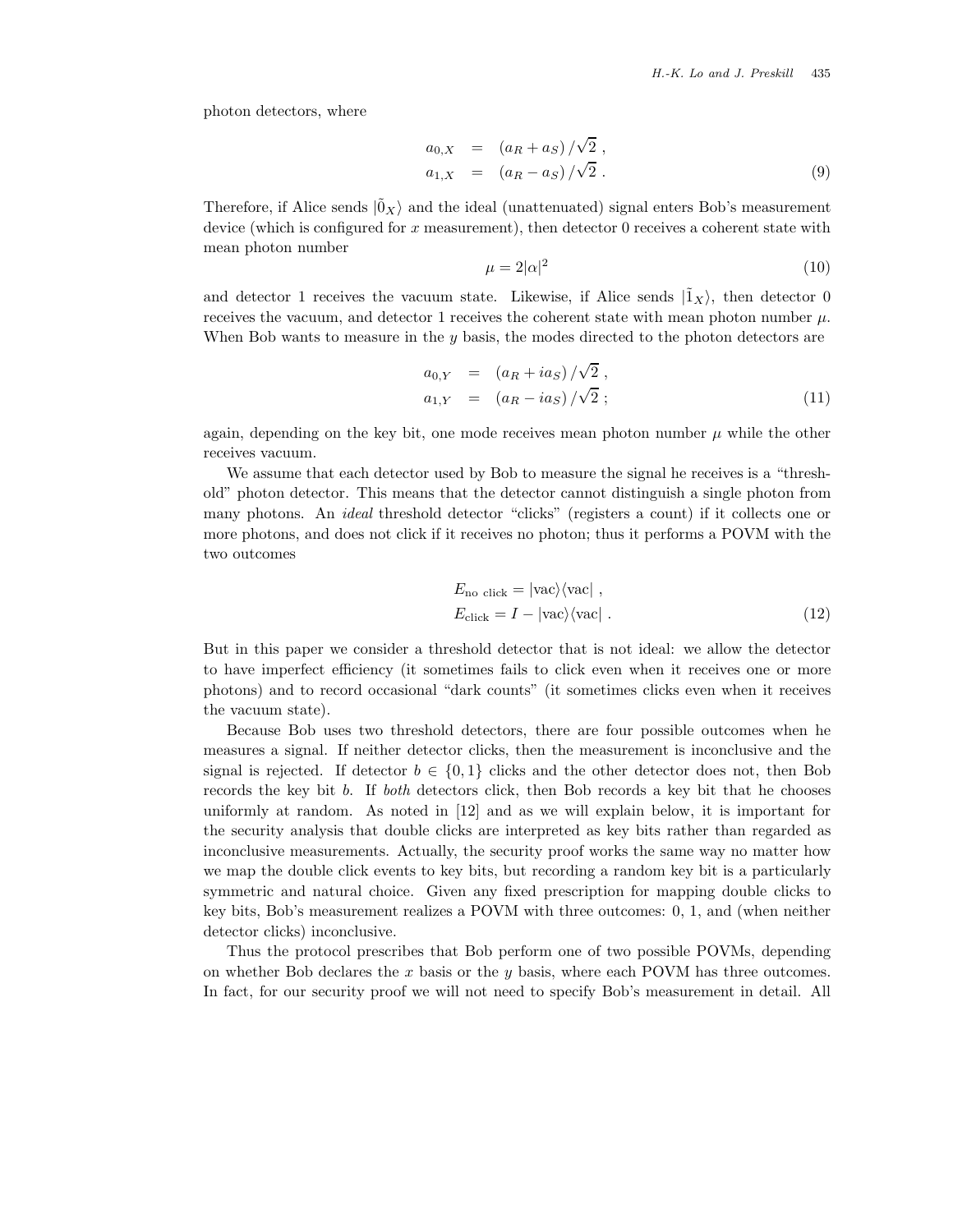we require is that the measurement satisfy one assumption: Bob's three-outcome POVM is equivalent to a (basis-dependent) two-outcome POVM that determines the key bit, preceded by a *basis-independent* "filter" that allows the signal to pass if and only if Bob's measurement conclusively determines the key bit.

Following Koashi [19], we note that this property, that the inconclusive measurement outcome can be attributed to a basis-independent filter, follows if we adopt a particular wellmotivated model of dark counts and detector inefficiency, and if we suppose that both of Bob's detectors have the same efficiency. First we note that the inconclusive outcome can occur only if neither detector has a dark count. Let us model the dark counts as a random background process, where the rate of background counts is an intrinsic property of the detector, not dependent on the state of the mode that is being measured. That is, a background click occurs in detector 0 with probability  $d_0$ , whether mode  $a_{0,X}$  or mode  $a_{0,Y}$  is being measured, and in detector 1 with probability  $d_1$ , whether mode  $a_{1,X}$  or mode  $a_{1,Y}$  is being measured. Thus, each time a signal is received, the probability  $(1-d_0)(1-d_1)$  that there is no background click in either detector does not depend on whether Bob declares the x basis or the y basis.

Furthermore, let us also assume [20] that when mode  $a_{0,X}$  (or  $a_{0,Y}$ ) contains n photons the probability that detector 0 fails to click is

$$
Prob(n \text{ photons}, \text{no click}) = (1 - \xi)^n , \qquad (13)
$$

where  $\xi$  is the detector's efficiency, and similarly for detector 1. We may imagine that the detector induces decoherence in the photon number measurement before measuring — the real detector might not actually destroy the coherence of a superposition of states with two different nonzero photon numbers, but we are entitled to suppose that it does, because if so Eve's information and the measurement outcome would not be affected. Thus, each signal Bob receives can be regarded as a mixture of eigenstates of the total photon number  $n$ , where  $m \leq n$  of the photons are directed to detector 0 and the remaining  $n-m$  photons are directed to mode 1. But if both detectors have the same efficiency  $\xi$ , and if the probability of no click is given by eq. (13), then the probability that *neither* detector clicks depends only on n, not on m, and therefore it makes no difference whether Bob's detectors receive modes  $a_{0,X}$  and  $a_{1,X}$  or  $a_{0,Y}$  and  $a_{1,Y}$ ; in other words the probability of an inconclusive outcome does not depend on whether Bob measures in the  $x$  basis or the  $y$  basis.

We conclude, then, that when Bob receives an  $n$  photon signal, the probability that no click occurs in either detector, so that the measurement is inconclusive, is

$$
Prob(n, inconclusive) = (1 - d_0)(1 - d_1)(1 - \xi)^n , \qquad (14)
$$

which does not depend on whether Bob declares the x basis or the  $y$  basis. Thus, we can imagine that a basis-independent filter is applied that measures the total photon number  $n$ and blocks the signal with probability  $\text{Prob}(n, \text{inconclusive})$ ; if the signal passes the filter, Bob then performs a two-outcome POVM, either  $M_x$  or  $M_y$  depending on whether Bob declares the  $x$  basis or the  $y$  basis.

In order to describe Bob's measurement this way, we need a prescription for mapping the double click events to key bits. This prescription is needed because the probability of a double click event might depend on Bob's declared basis; therefore if the double clicks were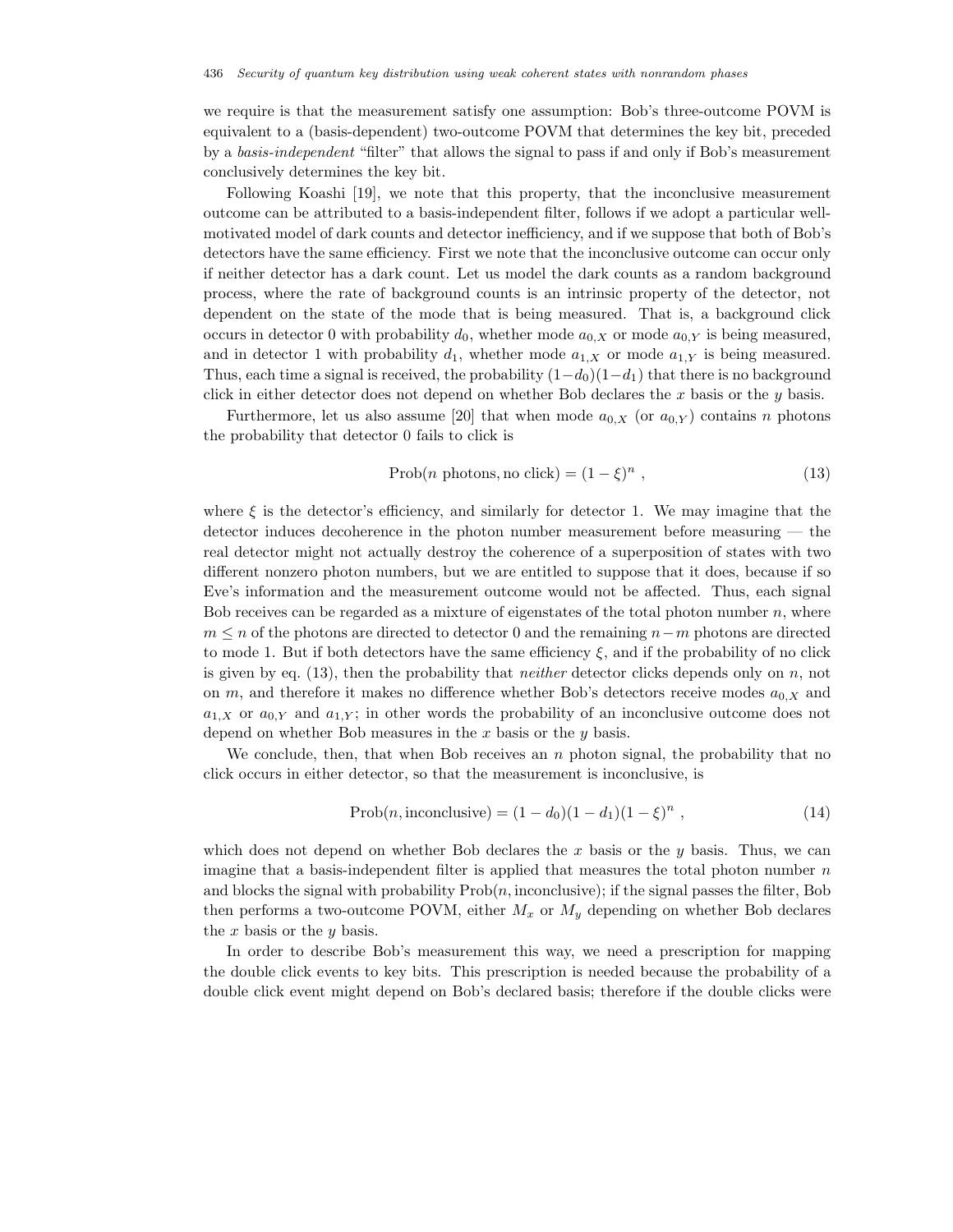regarded as inconclusive we would not be able to attribute the inconclusive outcome to a basisindependent filter. The prescription is incorporated into the definition of the measurements  $M_x$  and  $M_y$ , and for the security proof, the details of this prescription do not matter.

We note that if Bob receives a coherent state with mean photon number  $\mu$ , then the inconclusive outcome occurs with probability

$$
\text{Prob}(\mu, \text{inconclusive}) = e^{-\mu} \sum_{n=0}^{\infty} \frac{\mu^n}{n!} \text{Prob}(n, \text{inconclusive})
$$

$$
= (1 - d_0)(1 - d_1)e^{-\xi \mu} \tag{15}
$$

In particular, eq. (15) applies if Bob receives one of the signal states in eq. (8) and performs the measurement specified in eq. (9) or eq. (11), where  $\mu = 2|\alpha|^2$ . In that case, when Alice and Bob use the same basis, double clicks occur only because of dark counts, and when the measurement is conclusive and there are no dark counts Bob's key bit always agrees with Alice's. Attenuation in the channel reduces the probability of a conclusive outcome, but does not cause bit errors if the signals are otherwise unmodified and if Bob's measurement is ideal.

To summarize, the crucial feature of our detector model is the *basis-independent filter assumption*, which says that Bob's measurement can be modeled by a basis-independent filter that removes all the signals for which the measurement of the key bit is inconclusive, followed by a (basis-dependent) two-outcome POVM that always produces a conclusive result. This assumption is reasonably fulfilled by realistic measurement devices used in BB84 provided that (1) Bob uses two threshold detectors with the same efficiency, (2) the probability that the detector fails to click decays exponentially as a function of the number of photons received (as in the standard theory of photodetection), and (3) a prescription (either deterministic or probabilistic) is adopted for mapping double click events to key bits. We note that attacks have been proposed and analyzed [21, 22] that exploit a mismatch in the efficiency of Bob's two photon detectors, highlighting the importance of assumption (1).

The basis-independent filter assumption limits Eve's ability to enhance her information about the signals by taking advantage of detector inefficiency. But we emphasize that our model still incorporates quite general flaws in the detection system (including for example a reduction in visibility due to an imperfect alignment of Bob's interferometer), because the POVMs  $M_x$  and  $M_y$  are arbitrary. Security is not compromised even if the detectors are very noisy, because in that case the bit error rate will be high and the key will almost certainly be rejected.

### **3 Security analysis**

## *3.1 The unbalanced quantum coin*

We can analyze the security of this protocol by applying the methods of [13, 18], where security was proven for the case where Alice's source emits signals that, averaged over the key bits, have a small dependence on the basis. To apply this method, we must quantify the basis-dependence of the signal set eq. (8).

It is convenient to imagine that Alice launches each signal by performing a perfect measurement on a qubit that is entangled with the signal mode (the reference mode is always prepared in the state  $|\alpha\rangle$  no matter which signal is being sent). When Alice wants to send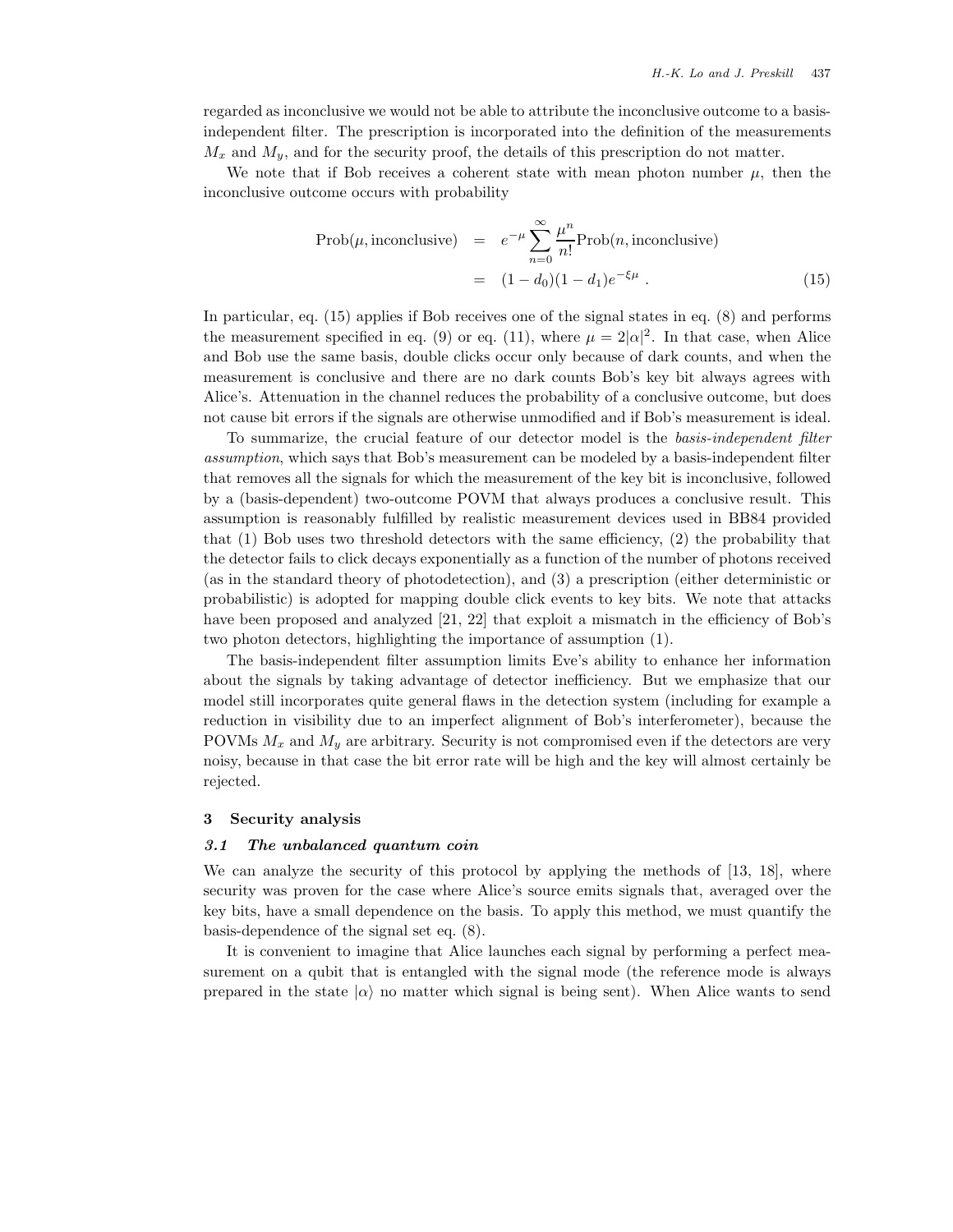one of the two signals  $\{|\tilde{0}_X\rangle, |\tilde{1}_X\rangle\}$ , we choose the entangled state of her qubit and the signal mode to be √

$$
|\Psi_x\rangle = (|0_X\rangle \otimes |\alpha\rangle + |1_X\rangle \otimes |-\alpha\rangle)/\sqrt{2} , \qquad (16)
$$

and we instruct Alice to determine her key bit by measuring her qubit in the basis  $\{|0_X\rangle, |1_X\rangle\}$ . When Alice wants to send one of the two signals  $\{|\tilde{0}_Y\rangle, |\tilde{1}_Y\rangle\}$ , we choose the entangled state of her qubit and the mode to be

$$
|\Psi_y\rangle = (|1_Y\rangle \otimes |i\alpha\rangle + |0_Y\rangle \otimes |-i\alpha\rangle)/\sqrt{2},
$$
\n(17)

and we instruct Alice to determine her key bit by measuring her qubit in the basis  $\{ |1_Y\rangle, |0_Y\rangle \}$ . See Fig. 1.

Now we notice that the states  $|\Psi_x\rangle$  and  $|\Psi_y\rangle$  are hard to distinguish when  $\alpha$  is small. Using

$$
\langle i\alpha|\alpha\rangle = e^{-|\alpha|^2} e^{-i|\alpha|^2} = \langle -i\alpha| - \alpha \rangle ,
$$
  

$$
\langle -i\alpha|\alpha\rangle = e^{-|\alpha|^2} e^{i|\alpha|^2} = \langle i\alpha| - \alpha \rangle ,
$$
 (18)

we find

$$
\langle \Psi_y | \Psi_x \rangle = e^{-|\alpha|^2} (\cos |\alpha|^2 + \sin |\alpha|^2) \n= e^{-\mu/2} (\cos(\mu/2) + \sin(\mu/2)) \n= 1 - \mu^2/4 + O(\mu^3).
$$
\n(19)

Note that there is no term linear in  $\mu = 2|\alpha|^2$  – that is, if we ignore the multi-photon contribution, the two states are indistinguishable. This happens because, to linear order in  $\alpha$ , the two-dimensional subspace spanned by the two x-basis signals and the two-dimensional subspace spanned by the y-basis signals coincide. The large overlap of  $|\Psi_x\rangle$  and  $|\Psi_y\rangle$  indicates that, averaged over the value of the key bit, the states emitted by the source when the  $x$  basis is chosen are hard to distinguish from the states emitted when the  $y$  basis is chosen. (We have chosen the purifications  $|\Psi_x\rangle$  and  $|\Psi_y\rangle$  that have the maximal overlap compatible with the key-averaged signal states [23]; that is why we have paired  $|1_Y\rangle$  with  $|i\alpha\rangle$  and  $|0_Y\rangle$  with  $|-i\alpha\rangle$  in eq. (17).)

A protocol such that the signals emitted by the source, averaged over the key bit, have a small dependence on Alice's basis choice can be analyzed by considering an equivalent protocol in which the basis-dependence of the signals can be related to the "balance" of a "quantum coin" [13, 18]. In this equivalent protocol, Alice measures the coin in the basis  $\{|0_Z\rangle, |1_Z\rangle\}$  to determine whether her signal is encoded in the x basis or the y basis, and we may take the joint state of the coin and Alice's source states to be

$$
|\Phi\rangle = (|0_Z\rangle \otimes |\Psi_x\rangle + |1_Z\rangle \otimes |\Psi_y\rangle) / \sqrt{2} ; \qquad (20)
$$

furthermore we may imagine that the measurement of the coin is delayed until after Eve is finished interacting with the signals.

If  $|\Psi_x\rangle$  and  $|\Psi_y\rangle$  were equal, then the signals, averaged over the two possible values of the key bit, would be independent of whether Alice chose the x basis or the y basis. If  $|\Psi_x\rangle$ and  $|\Psi_y\rangle$  are nearly equal, then the source leaks a small amount of information about Alice's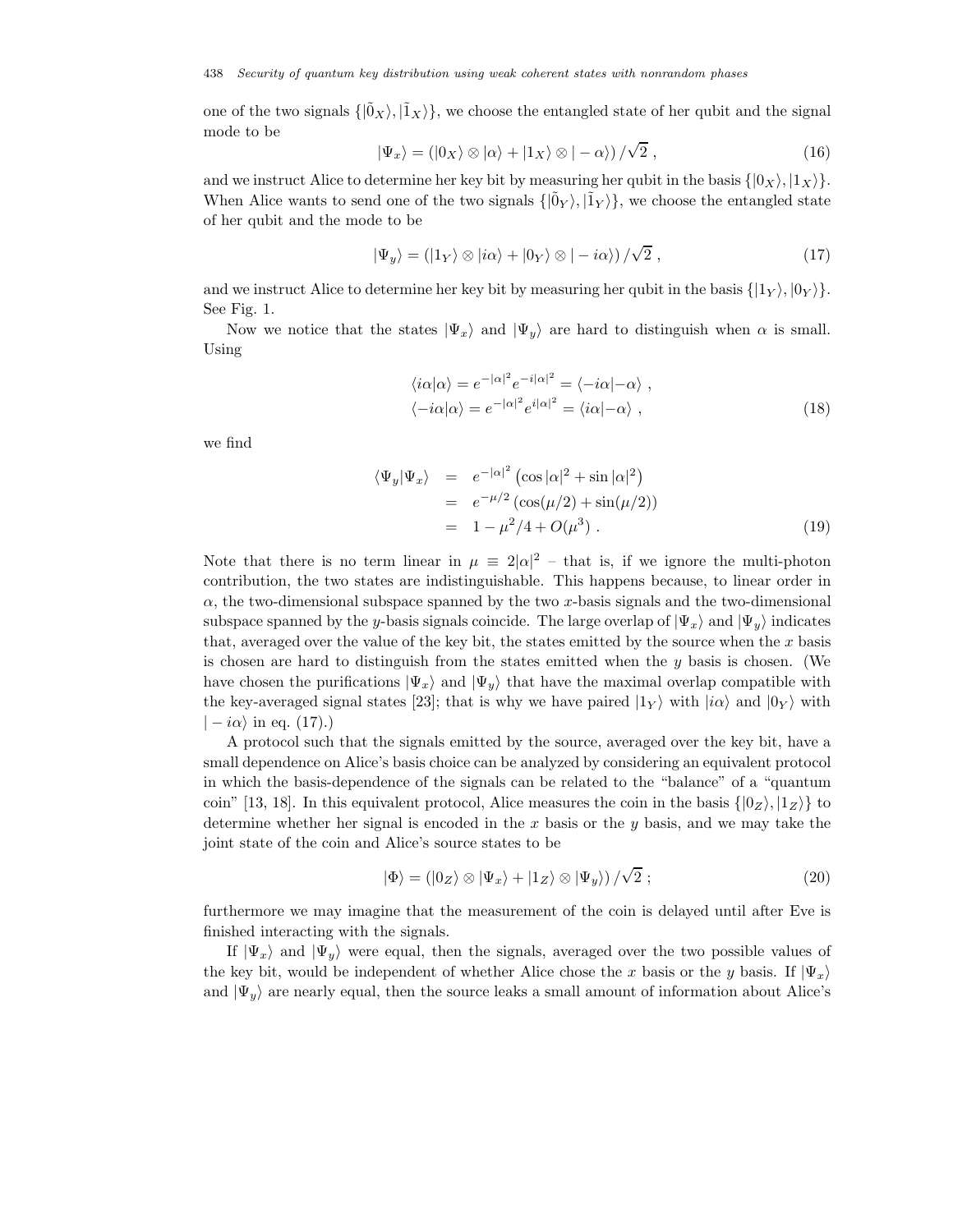

Fig. 1. Roles of Alice, Bob, and Eve in the key distribution protocol. Alice determines her key bit by performing an ideal measurement on a qubit that is entangled with the signal mode.  $(a)$ If Alice declares the  $x$  basis, then Alice measures in the  $x$  basis and the entangled state of her qubit and the mode is  $|\Psi_x\rangle$ . (b) If she declares the y basis, she measures in the y basis and the entangled state is  $|\Psi_y\rangle$ . Bob's detector applies a basis-independent filter that determines whether his measurement has a conclusive outcome, followed by a two-outcome POVM, either  $M_x$  or  $M_y$ depending on Bob's declared basis. If Alice and Bob both declare the  $x$  basis, the probability that their measurement outcomes disagree is  $\delta_x$ , and if both declare the y basis, the probability that they disagree is  $\delta_y$ .

basis choice that Eve might exploit. A useful way to quantify the leaked basis information is to consider what would happen if Alice were to measure each of her coins in the basis of X eigenstates rather than the basis of Z eigenstates; then the outcome  $X = -1$  would occur with probability  $\Delta$ , where

$$
\langle \Psi_y | \Psi_x \rangle = 1 - 2\Delta \tag{21}
$$

Thus we say that the coin is " $\Delta$ -balanced," where  $\Delta$  quantifies the basis dependence of Alice's signals. For the signal states eq. (8), we have

$$
\Delta = \frac{1}{2} \left( 1 - e^{-\mu/2} \left( \cos(\mu/2) + \sin(\mu/2) \right) \right) \n= \mu^2 / 8 + O(\mu^3) .
$$
\n(22)

However, not all of the signals emitted by the source are detected; Eve, by carefully choosing which signals to block, might be able to enhance the basis dependence of the detected signals. Let us pessimistically assume that the detected signals are chosen to maximize the imbalance of the coin. For a perfect channel and for perfect detection efficiency, the fraction of signals detected would be  $1 - e^{-\mu} \approx \mu$ , where  $\mu$  is the mean photon number of the signals emitted by the source. The actual fraction of detected signals is  $\eta\mu$ , where  $\eta$  is an effective rate of loss due to absorption in the channel and imperfect detector performance. In the worst case, for all of the signals that are removed, the coin is an  $X = 1$  eigenstate, which would enhance the probability of the outcome  $X = -1$  by

$$
\Delta \to \Delta' = \Delta/(\eta \mu) \approx \mu/(8\eta) \ . \tag{23}
$$

Thus we will use  $\Delta'$  to quantify the basis dependence in the signals that determine Alice's sifted key.

We will argue that for a fixed  $\Delta'$  that is sufficiently small, secure key can be extracted from sifted key at a fixed nonzero asymptotic rate. Therefore, the number of private key bits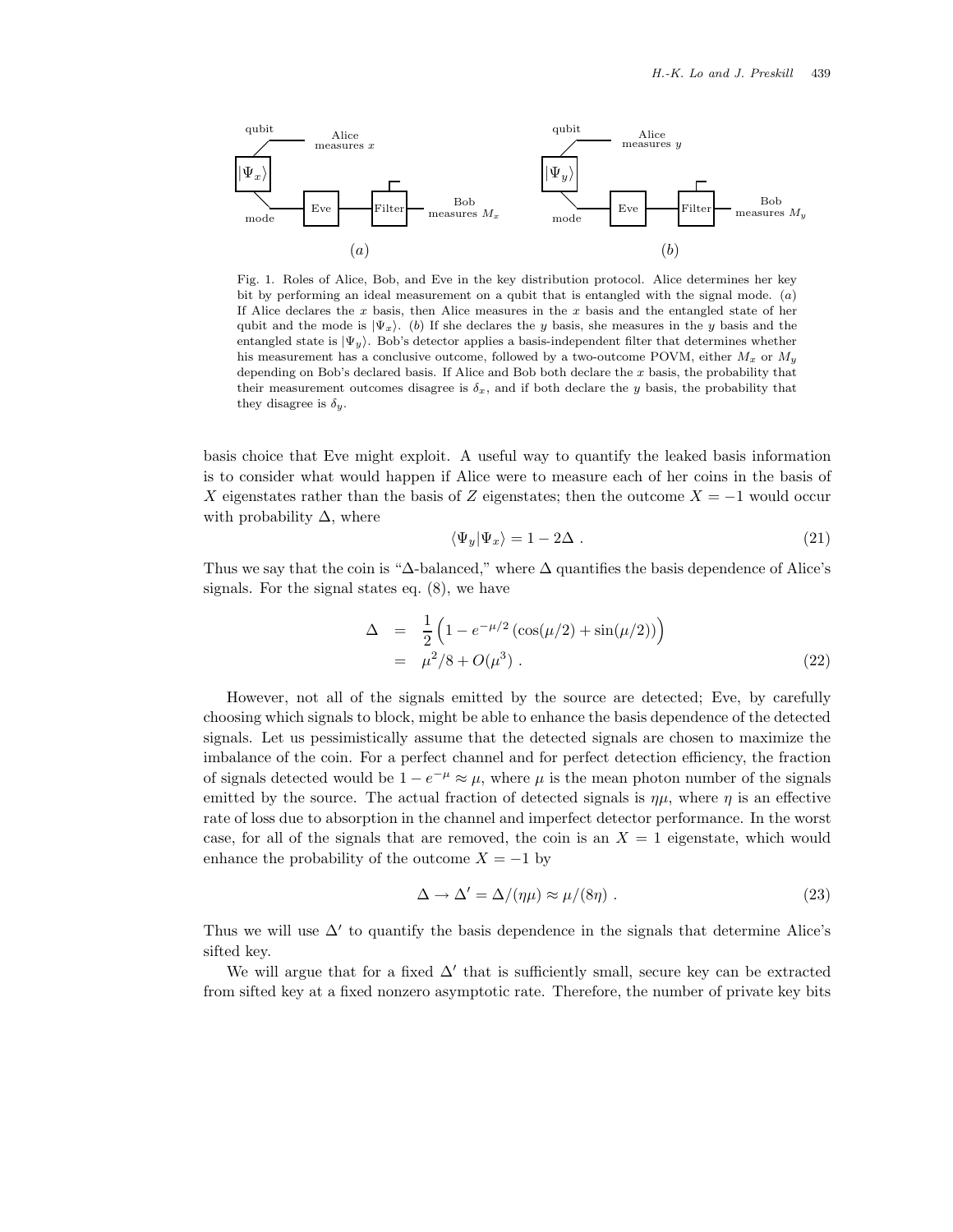that can be generated per transmitted signal is proportional to  $\eta \mu \approx 8\Delta' \eta^2$  and hence scales like  $\eta^2$  — the same scaling as for a source with random phases [12, 13] (assuming that decoy states are not used).

#### *3.2 The uncertainty principle and privacy amplification*

Koashi [18], generalizing the techniques in [13], explained how to relate the imbalance of the quantum coin to the privacy of a key that is generated by performing ideal measurements on qubits; here we wish to apply his reasoning to Alice's key bits, which we regard as determined by outcomes of measurements of (fictitious) qubits entangled with the signal states. For our argument, it is important that the imbalance of the coin arises solely from the basis dependence of Alice's signals. That is why we required that Bob's measurement be modeled by a basis-independent filter followed by a two-outcome measurement; if the probability of an inconclusive outcome actually depended on the basis, then the basis-dependence of the filter might have further enhanced the imbalance of the coins. As it is, after the inconclusive measurement results are discarded, we may imagine that Bob performs his two-outcome POVM on signals that are entangled with Alice's qubits and the quantum coins, where the imbalance  $\Delta'$  of the coins is determined only by the basis dependence of the source and the loss in the channel.

We recall that the BB84 protocol includes a verification test conducted by Alice and Bob. In the test, Alice and Bob publicly compare a randomly selected subset of their key bits to estimate a bit error rate, the fraction of the key bits for which Alice and Bob disagree. Signals sent in the  $x$  basis and the  $y$  basis can be tested separately, to estimate both a bit error rate  $\delta_x$  for signals sent in the x basis, and a bit error rate  $\delta_y$  for signals sent in the y basis. Let us consider the key bits that are generated by measuring in the  $x$  basis. Using Koashi's method [18], we may show that, in the asymptotic limit of a very long key, private key can be extracted from Alice's sifted key at a rate

$$
R = 1 - H(\delta_x) - H(\delta_y'), \qquad (24)
$$

where  $\delta_x$  is the bit error rate,  $\delta'_y \ge \delta_y$  is a function of  $\delta_y$  and  $\Delta'$ , and  $H(\delta) = -\delta \log_2 \delta$  $(1 - \delta) \log_2(1 - \delta)$  is the binary Shannon entropy. A similar formula applies for the key bits generated by measuring in the y basis, but with  $\delta_x$  and  $\delta_y$  interchanged. The term  $H(\delta_x)$ is the rate at which sifted key must be sacrificed to perform error correction that reconciles Bob's key with Alice's (according to standard Shannon theory), and  $H(\delta_y')$  is the cost of performing privacy amplification to ensure that Eve has negligible information about Alice's final key.

What is the quantity  $\delta'_y$ ? Recall that when the x basis is declared, Alice measures her qubit in the x basis and Bob performs measurement  $M_x$ , while if the y basis is declared, Alice measures her qubit in the y basis and Bob performs measurement  $M_y$ . Furthermore, when the x basis is declared, the entangled state of Alice's qubit and the signal mode is  $|\Psi_x\rangle$ , while when the y basis is declared, the entangled state is  $|\Psi_y\rangle$ . The quantity  $\delta'_y$  is an upper bound on what the bit error rate would have been if Alice measured in the y basis and Bob performed measurement  $M_y$ , but where the entangled state of the qubit and mode is  $|\Psi_x\rangle$ instead of  $|\Psi_y\rangle$ . This hypothetical error rate is not known directly from the test, but because the state  $|\Psi_x\rangle$  is close to  $|\Psi_y\rangle$  when  $\Delta$  is small, the hypothetical "phase error rate"  $\delta'_y$  is close to the actual observed bit error rate  $\delta_y$ . See Fig. 2.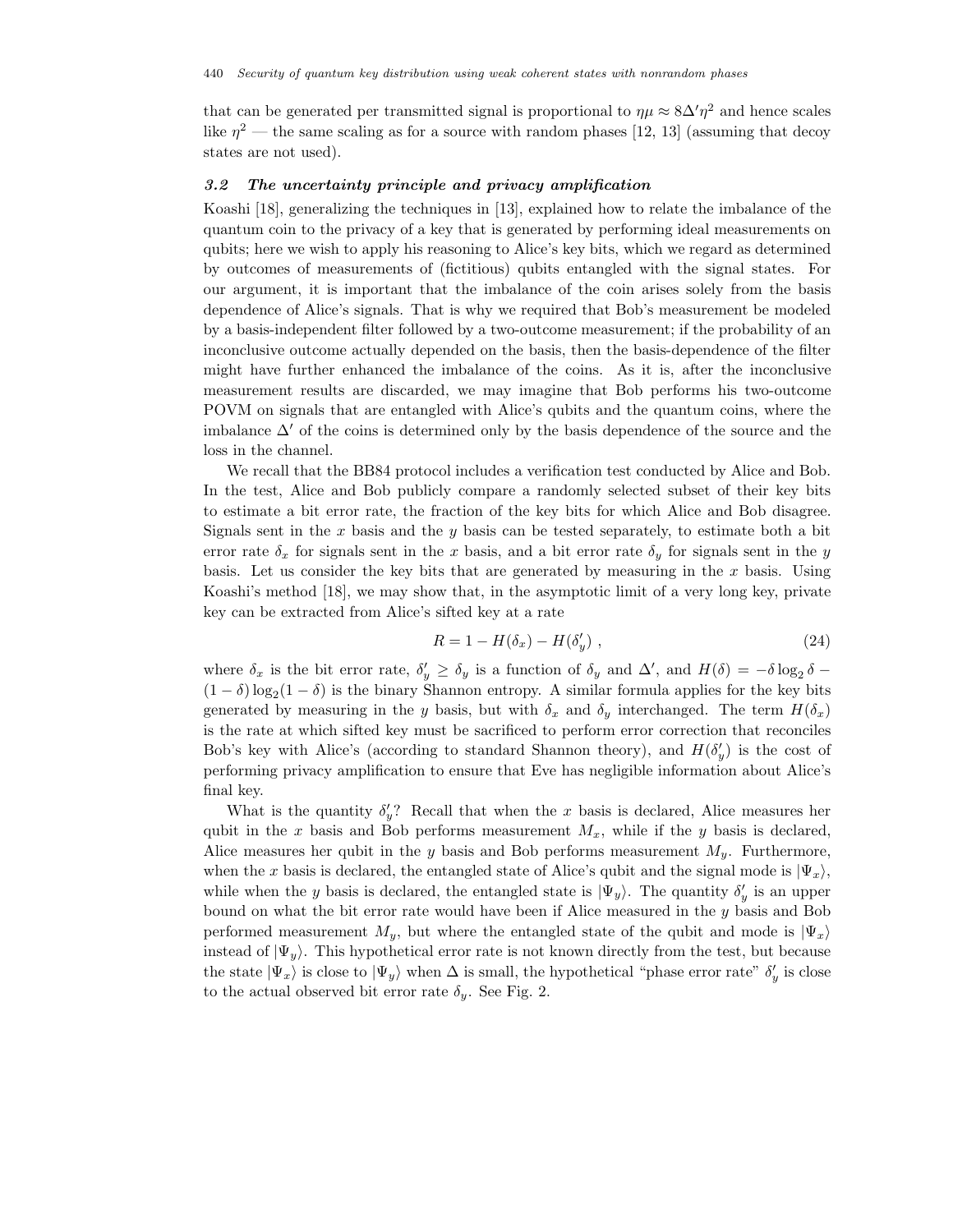

Fig. 2. Setting that defines the "phase error rate"  $\delta'_{y}$ . The entangled state of Alice's qubit and the signal mode is  $|\Psi_x\rangle$  as though Alice had declared the x basis, but Alice and Bob both measure in the "wrong" basis — Alice measures y instead of x, and Bob measures  $M_y$  instead of  $M_x$ . The probability that Bob's outcome disagrees with Alice's is  $\delta'_y$ . The quantity  $\delta'_y$  cannot be directly measured in the protocol, but an upper bound can be inferred from the observed bit error rate δ*<sup>y</sup>* and the known basis dependence of Alice's signal states.

The estimate of  $\delta'_y$  is explained in Appendix 1. The result is that for any  $\varepsilon > 0$ , with high probability we may express  $\delta'_y$  as

$$
\delta'_y = \delta_y + 4\Delta'(1 - \Delta')(1 - 2\delta_y) + 4(1 - 2\Delta')\sqrt{\Delta'(1 - \Delta')\delta_y(1 - \delta_y)} + \varepsilon
$$
  

$$
\leq \delta_y + 4\Delta' + 4\sqrt{\Delta'\delta_y} + \varepsilon.
$$
 (25)

The upper bound on  $\delta'_y$  in the last line is obtained by retaining only the terms of lowest order in  $\delta_y$  and  $\Delta'$ , and gives a reasonable approximation to the tighter bound on the previous line. From the tighter bound and eq.  $(24)$ , we see that the key generation rate R remains positive, in the limit of negligible bit error rates  $\delta_x$ ,  $\delta_y$ , for  $\Delta' < 0.146$ , which corresponds to  $\mu$  smaller than about  $(1.16)\eta$  when  $\eta$  is small.

Why does  $\delta'_y$  characterize the cost of amplifying privacy? Following Koashi [18] (and generalizing an idea used in  $[2]$  and  $[6]$ ) we observe that when the x basis is declared, Eve's knowledge about Alice's key would not have been affected if Bob had chosen to measure in the wrong basis (to measure  $M_y$  rather than  $M_x$ ). Furthermore, neither the key nor Eve's knowledge of the key would have been affected if Alice had chosen to delay measuring her qubits until after Bob measured the signals that he received. Therefore, we may imagine that Alice generated her key by measuring in the  $x$  basis a string of qubits that, conditioned on the outcome of Bob's  $M_y$  measurement, are close to y-basis eigenstates (if  $\delta'_y$  is small).

If, after Bob's measurement, each of Alice's qubits were *exactly* a y-basis eigenstate, then Eve would be powerless to predict the key bits that Alice obtains by measuring the qubits in the  $x$  basis. In that case we could say that the privacy of the key is founded on the uncertainty principle: a qubit that produces a deterministic outcome when measured in the y basis will produce a uniformly random outcome when measured in the  $x$  basis. From this perspective, we may say that the purpose of the privacy amplification is to ensure that Alice's final key is very nearly equivalent to a key determined by measuring  $y$ -basis eigenstates in the  $x$  basis.

Let the *n*-component binary vector  $v$  denote Alice's sifted key for the signals in which the x basis was declared by Alice and Bob, and Bob reported successfully detecting the signal. Alice extracts her k-bit final key  $\kappa = vG$  by applying the random rank-k binary  $n \times k$  matrix G to the sifted key. Equivalently, we may say that Alice's final key is obtained by measuring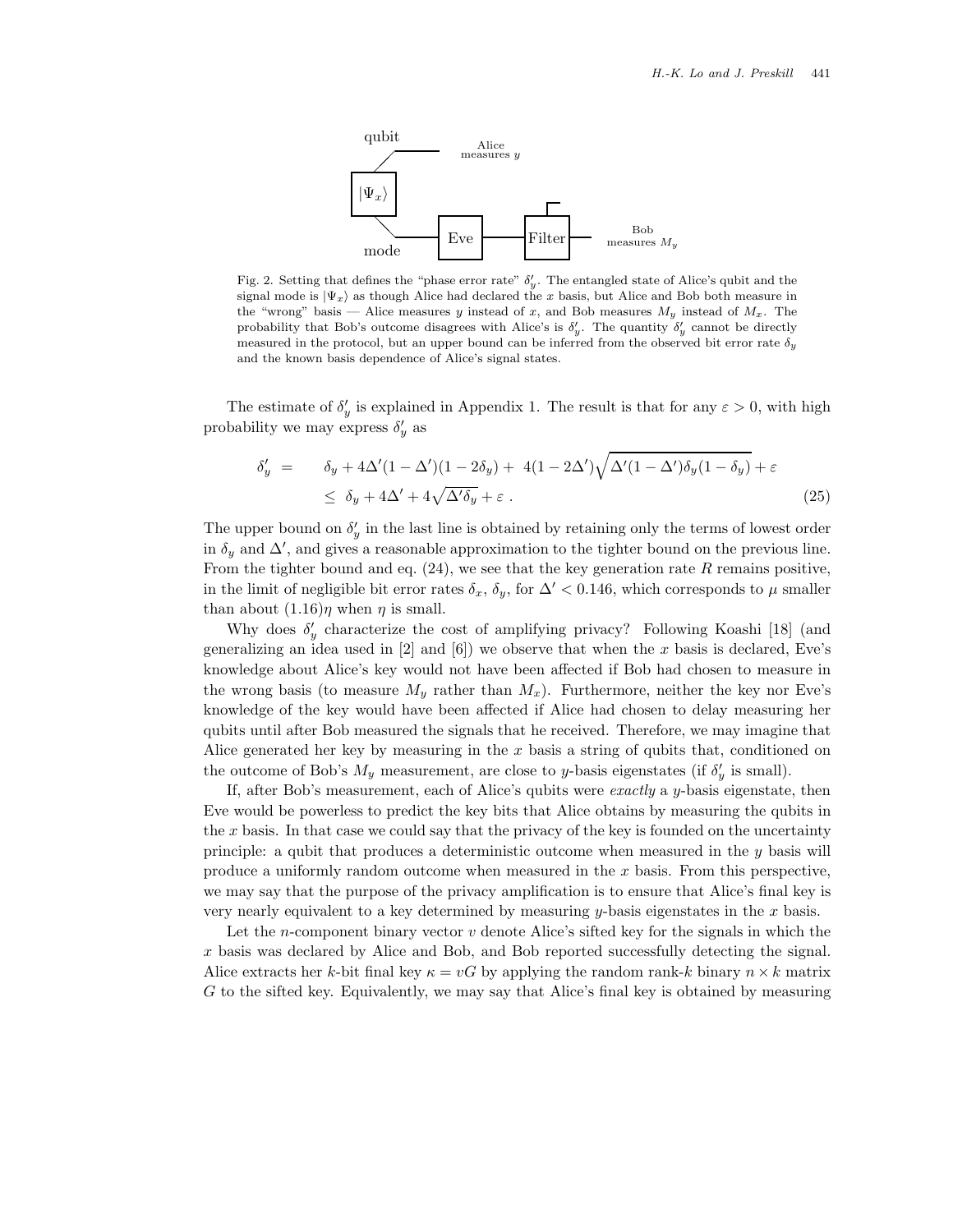442 *Security of quantum key distribution using weak coherent states with nonrandom phases*

the  $k$  binary observables

$$
\bar{X}_i = \bigotimes_{j:G_{ji}=1} X_j , \quad i = 1, 2, 3, \dots k ,
$$
\n(26)

where  $X_i$  denotes the Pauli matrix X acting on Alice's jth qubit.

Before selecting the matrix G, we might have first selected a random rank- $(n - k)$  binary  $n \times (n - k)$  matrix H, and then chosen G subject to the constraint  $G<sup>T</sup>H = 0$  (so that each column of G is orthogonal in the binary inner product to each column of  $H$ ). In that case, each of the  $n - k$  binary observables

$$
\bar{Y}_m = \bigotimes_{j:H_{jm}=1} Y_j \ , \quad m = 1, 2, 3, \dots n-k \tag{27}
$$

(where  $Y_i$  denotes the Pauli matrix Y acting on Alice's jth qubit) would commute with each of the  $\bar{X}_i$ 's. We may therefore imagine (since it would have no effect on Alice's final key or on Eve's information about the key) that Alice measured each of the  $Y_m$ 's before measuring the  $\overline{X}_i$ 's to determine her final key bits.

Now, if Alice were to measure all of her qubits in the  $y$  basis, then with probability exponentially close to 1 for *n* large, her outcome would be one of  $N_{\text{typ}} = 2^{n(H(\delta_y') + \varepsilon)}$  typical  $n$ -bit strings. Note that if  $u$  and  $v$  are two distinct  $n$ -bit strings, and  $s$  is a randomly chosen *n*-bit string, then the bits  $u s^T$  and  $v s^T$  are distinct with probability 1/2. Therefore if we choose the number of randomly chosen binary observables in the set  $\{\bar{Y}_m\}$  (the number of columns in the matrix  $H$ ) to be

$$
n - k = n\big(H(\delta_y') + 2\varepsilon\big) \tag{28}
$$

then the probability that more than one typical binary string is compatible with the outcomes of the  $\{\bar{Y}_m\}$  measurements is at most  $N_{\text{typ}} \cdot 2^{k-n} = 2^{-\varepsilon n}$ . This means that, conditioned on the results of measuring all the observables in the set  $\{\bar{Y}_m\}$ , Alice's n qubits have been projected to a state that is exponentially close to a product of y-basis eigenstates. Thus Alice's final key is essentially the same as it would have been if the sifted key had been generated by measuring y-basis eigenstates in the  $x$  basis, and therefore is guaranteed to be private. Since  $k = n(1 - H(\delta_y') - 2\varepsilon)$ , and  $n(H(\delta_x) + \varepsilon')$  key bits are sacrificed to reconcile Bob's sifted key with Alice's, we obtain the asymptotic key rate eq. (24).

#### *3.3 Universal composability*

This argument shows not just that Eve's mutual information with the final key is negligible, but also that a stronger definition of security is satisfied: the protocol is *universally composable* [24, 25, 26]. This means that the final key bits can be safely used in any subsequent application without compromising security. To demonstrate composability, we consider in more depth (following [26]) the joint state shared by Alice and Eve before Alice performs her x-basis measurements to generate her key. We have already seen that, after Alice's fictitious measurement of the observables  $\{Y_m\}$ , her density operator  $\rho_A$  has high fidelity with the pure state  $|y_0\rangle$ , where  $|y_0\rangle$  denotes a particular product of y-basis eigenstates:

$$
F(\rho_A, |y_0\rangle\langle y_0|) \equiv \langle y_0|\rho_A|y_0\rangle = 1 - \zeta^2 , \qquad (29)
$$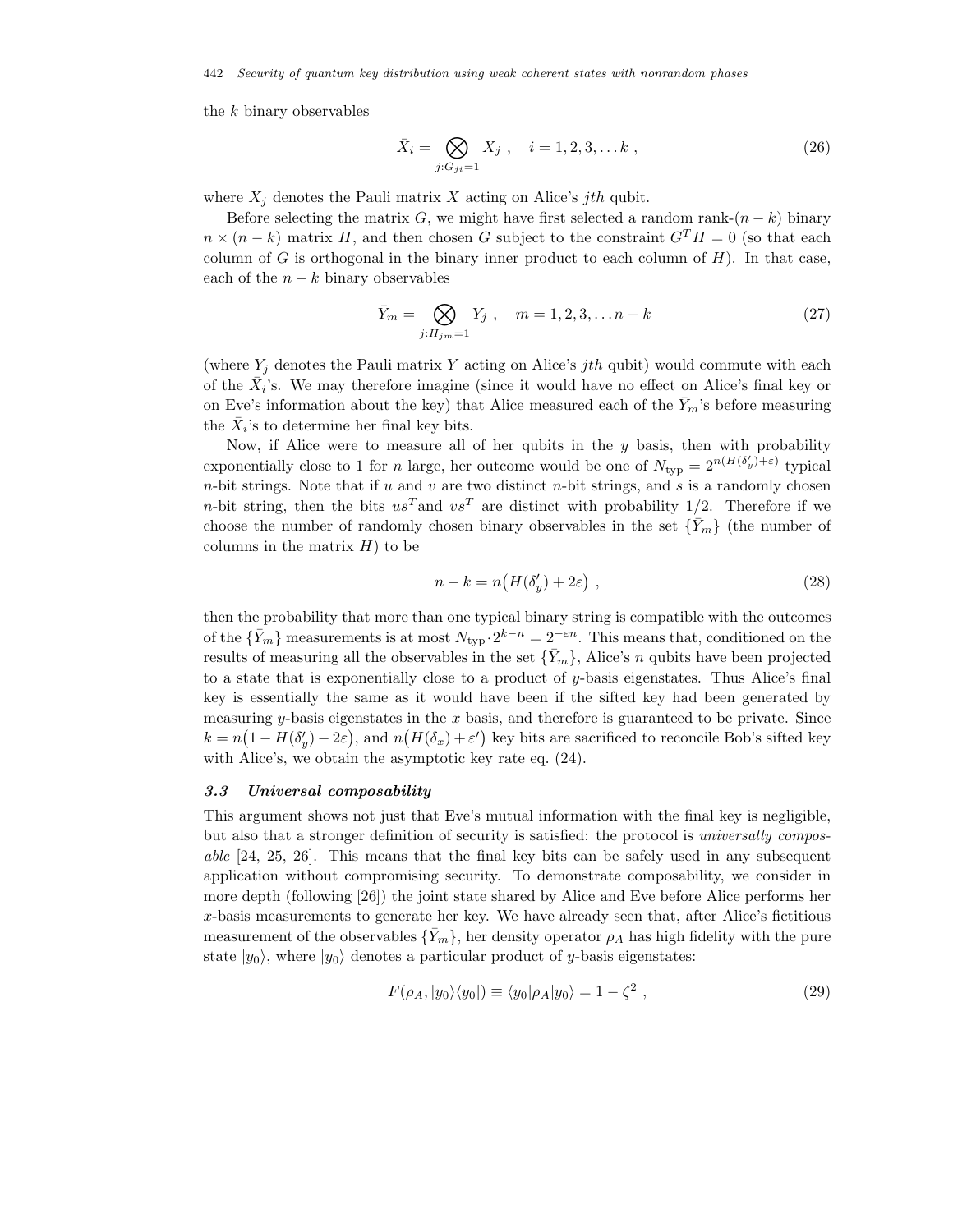where  $\zeta$  is exponentially small. Therefore we may introduce an auxiliary system  $E$ , which we pessimistically assume to be under the eavesdropper's control, such that  $\rho_A$  has a purification  $|\Upsilon\rangle_{AE}$  where  $|\Upsilon\rangle_{AE}$  has a large overlap with  $|y_0\rangle_A \otimes |\lambda\rangle_E$  and  $|\lambda\rangle_E$  is a pure state of E:

$$
F((|\Upsilon\rangle\langle\Upsilon|)_{AE}, (|y_0\rangle\langle y_0|)_A \otimes (|\lambda\rangle\langle\lambda|)_E) = 1 - \zeta^2.
$$
 (30)

We can relate the large overlap to proximity in the trace norm, using the inequality

$$
\frac{1}{2} \|\rho - \sigma\|_{\text{tr}} \le \sqrt{1 - F(\rho, \sigma)} \,, \tag{31}
$$

obtaining

$$
\frac{1}{2} \|\left( |\Upsilon\rangle\langle\Upsilon|\right)_{AE} - \left( |y_0\rangle\langle y_0|\right)_A \otimes \left( |\lambda\rangle\langle\lambda|\right)_E\|_{\text{tr}} \le \zeta . \tag{32}
$$

Now when Alice measures the observables  $\{\bar{X}_i\}$  to determine her final key, the state  $|y_0\rangle\langle y_0|$ yields a uniformly random key described by the maximally mixed density operator

$$
\rho_A^{\text{uni}} = \frac{1}{2^k} \sum_{\kappa=0}^{2^k - 1} |\kappa\rangle\langle\kappa| \;, \tag{33}
$$

and the resulting state shared by Alice and Eve is a product state  $\rho_A^{\text{uni}} \otimes \sigma_E$ , where  $\sigma_E =$  $(|\lambda\rangle\langle\lambda|)_E$ . Quantum operations cannot increase the trace distance; therefore, if  $\rho_{AE}$  is the state shared by Alice and Eve after Alice's measurement, we find that

$$
\frac{1}{2} \|\rho_{AE} - \rho_A^{\text{uni}} \otimes \sigma_E\|_{\text{tr}} \le \zeta \tag{34}
$$

Eq. (34) is a security criterion shown to be universally composable in [25], which we have now seen is satisfied by a protocol where the signal states have nonrandom phases. This demonstration of universal composability for the BB84 quantum key distribution protocol also applies to the other cases addressed by Koashi in [18, 19].

#### **4 Bright reference pulse**

Our security proof also applies if the reference pulse is bright. Suppose that, for each of the BB84 signals, the state of the reference pulse emitted by the source is  $\ket{\beta}_R$ , while the emitted state of the signal pulse is as in eq. (8), where  $|\beta| \geq |\alpha|$ . Then we may calculate the imbalance of the quantum coin as before, except in eq. (22) we replace  $\mu/2$  by  $\mu_S = |\alpha|^2$ , the mean photon number of the signal pulse. When Bob receives the signals, he first attenuates the reference pulse so that its strength matches the strength of the signal pulse, and then performs the interferometric measurement described earlier. Thus we replace  $\eta\mu$  in eq. (23) by  $2\eta\mu_s$ , the mean total photon number of the two modes after the attenuation of the reference pulse (and taking loss into account). Therefore, in both formulas we replace  $\mu$  by  $2\mu<sub>S</sub>$ , finding

$$
\Delta' \approx \mu_S / (4\eta) \tag{35}
$$

when the signal pulse is weak. It is obviously essential for this argument that the (possibly bright) reference pulse has exactly the same state (or at least very nearly the same state) for each of the BB84 signals, so that it conveys no information (or very little information) to Eve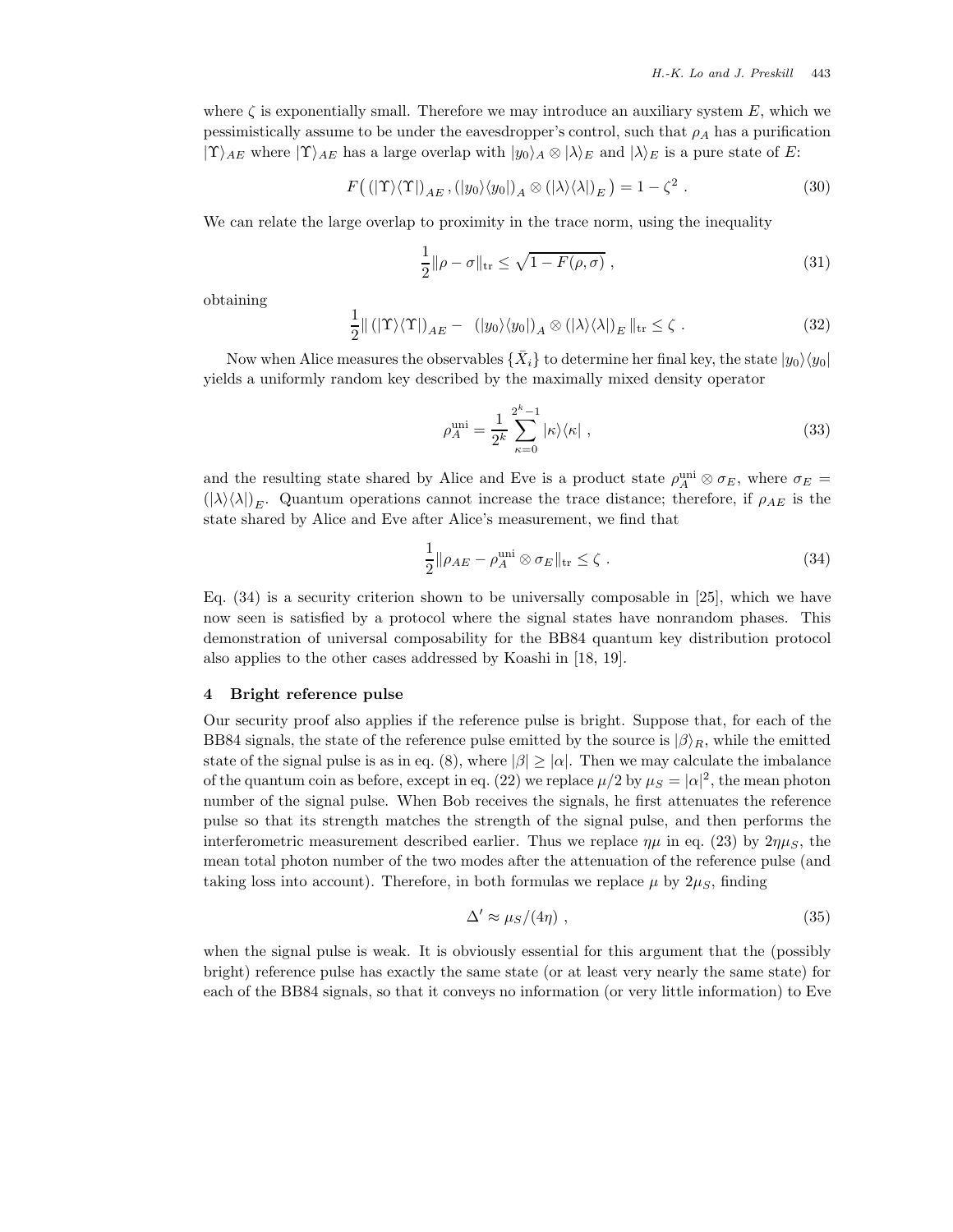concerning which signal is emitted. Eve might tamper with Bob's measurement of the signal by attacking the reference pulse, but because she knows little about the basis in which the key bit is encoded, she is still incapable of collecting much information about the key without creating a detectable disturbance.

Why is it that Eve seems to be no better off when the reference pulse is bright than when it is as dim as the signal pulse? The reason is that even when the reference pulse is dim we have pessimistically assumed that Eve knows the phase of the reference pulse perfectly. When we say that Eve "knows" that the state of the reference pulse is the coherent state  $|\beta\rangle_R$ , we are taking it for granted that the phase of  $\beta$  has a fixed value relative to a classical phase reference that Eve controls. If the phase of  $\beta$  were not already known, then increasing  $|\beta|$ would make it easier for Eve to determine the phase relative to her reference frame, but if the phase is already known then increasing  $|\beta|$  does not give Eve any additional advantage.

The observation that the reference pulse can be bright without compromising security is relevant to, for example, the "double Mach-Zehnder" scheme for implementing phase encoding [27, 28]. In this set-up, Alice uses an unbalanced interferometer to split a single pulse into two spatially separated pulses that travel to Bob through the same optical fiber; one of these pulses, whose phase is unmodulated, is the reference pulse, and the other, whose phase is modulated, is the signal pulse. Bob uses another unbalanced interferometer to combine the two pulses, with a modulated relative phase that determines his measurement basis.

For a given strength of the signal pulse, using a brighter reference pulse increases the key rate by reducing the probability that Bob fails to detect the signal. In particular, if the reference pulse is much brighter than the signal pulse, then nearly twice as many signals will be detected compared to the case where the reference and signal pulses have equal strength. Our proof shows that the key rate can be doubled by using a bright reference pulse, without reducing the privacy of the final key.

We can understand this doubling of the key rate by considering how Bob's detection system operates in the double Mach-Zehnder scheme. Let us suppose that the reference pulse follows the longer path in Alice's unbalanced interferometer and therefore lags behind the signal pulse during transmission through the fiber; we therefore use  $a_L$  (L for "long") to denote the reference mode, and  $a_S$  (S for "short" as well as "signal") to denote the signal mode. The two paths in Bob's interferometer also have unequal lengths, to compensate for the spatial separation in the fiber of the reference and signal pulses: the portion of the reference pulse that follows the short path in Bob's interferometer (let us call it the LS mode, since it follows the long path in Alice's interferometer and the short path in Bob's) interferes with the portion of the signal pulse that follows the long path in Bob's interferometer (the SL mode). The first beam splitter in Bob's interferometer is asymmetric, so that the reference and signal pulses are split according to

$$
\begin{aligned}\n|\tilde{\beta}\rangle_L &\mapsto |c\tilde{\beta}\rangle_{LL} \otimes |s\tilde{\beta}\rangle_{LS} , \\
|\tilde{\alpha}\rangle_S &\mapsto |c\tilde{\alpha}\rangle_{SL} \otimes |s\tilde{\alpha}\rangle_{SS} ,\n\end{aligned} \tag{36}
$$

where  $c^2 + s^2 = 1$ . Here LL refers to the part of the reference pulse that enters the long arm of Bob's interferometer, and SS refers to the part of the signal pulse that enters the short arm; these LL and SS modes are ignored by Bob. We denote the strengths of the reference and signal pulses by  $\hat{\beta}$  and  $\tilde{\alpha}$  rather than  $\beta$  and  $\alpha$  to take into account the attenuation of the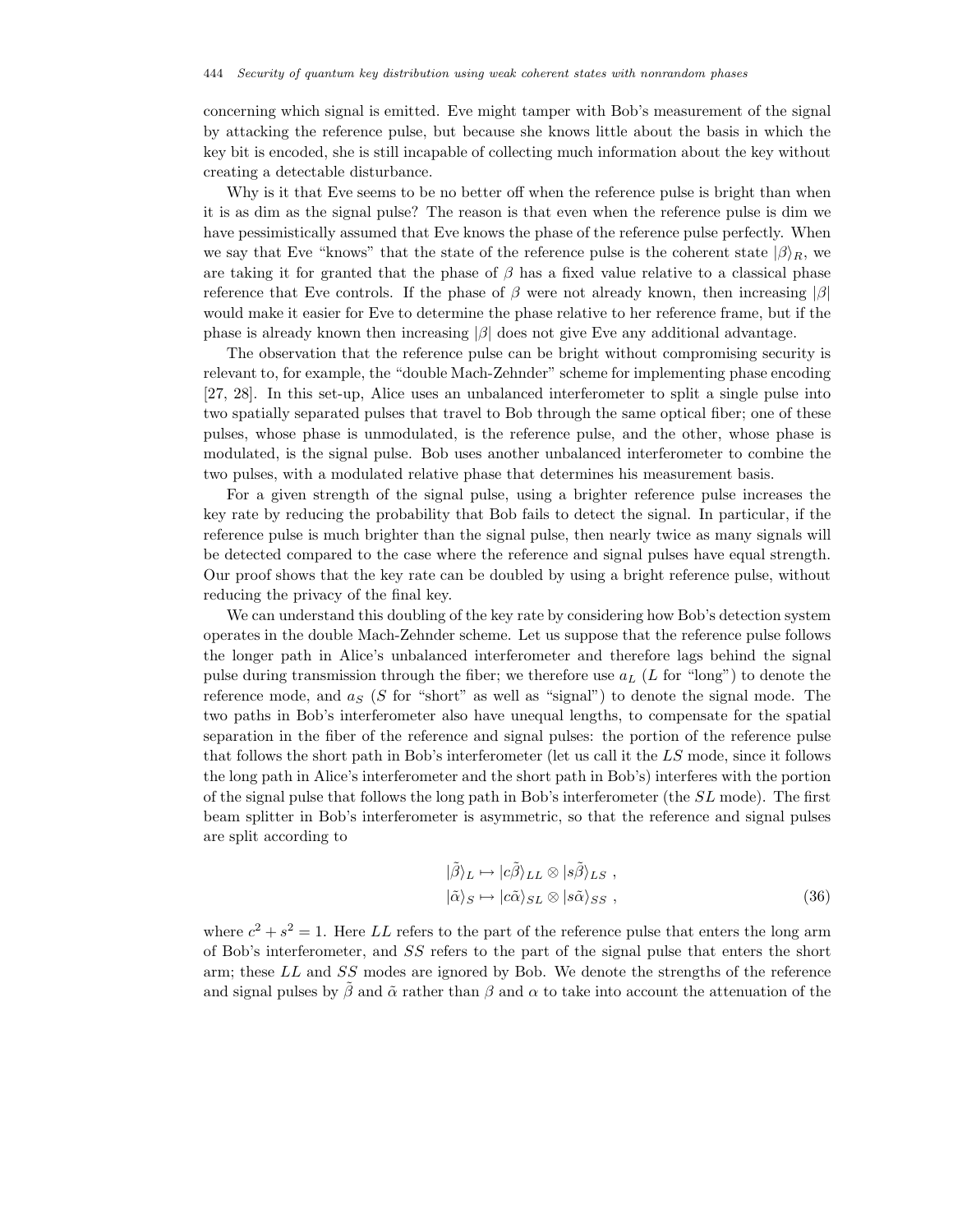pulses during transmission through the fiber; thus, if Eve does not intervene,  $|\tilde{\alpha}|/|\tilde{\beta}| = |\alpha|/|\beta|$ .

Bob's first beam splitter is chosen so that  $s|\tilde{\beta}| = c|\tilde{\alpha}|$ , or  $s/c = |\alpha|/|\beta|$ ; therefore the incoming LS and SL modes at Bob's second beam splitter have equal strength. This second beam splitter is symmetric, and Bob reads out his device by detecting the photons in the two output ports of this symmetric beam splitter. The probability of detection is proportional to the total mean photon number in the  $LS$  and  $SL$  modes as they arrive at Bob's second beam splitter, which is

$$
s^2|\tilde{\beta}|^2 + c^2|\tilde{\alpha}|^2 = 2c^2|\tilde{\alpha}|^2 , \qquad (37)
$$

where

$$
c^{2} = \frac{1}{1 + s^{2}/c^{2}} = \frac{|\tilde{\beta}|^{2}}{|\tilde{\alpha}|^{2} + |\tilde{\beta}|^{2}} = \frac{|\beta|^{2}}{|\alpha|^{2} + |\beta|^{2}}.
$$
 (38)

The factor  $c^2$  suppressing the detection rate arises because the strength of the signal pulse following the long path in Bob's interferometer is attenuated by the factor  $c$  at the first beam splitter; the rest of the signal pulse follows the short path and is wasted. This factor  $c^2$  is  $1/2$ for  $|\alpha| = |\beta|$  but close to 1 for  $|\beta|^2 \gg |\alpha|^2$ . Thus when the reference pulse and signal pulse have the same strength half of the signal is wasted, but when the reference pulse is bright hardly any of the signal is wasted.

#### **5 Comparison to phase-randomized signals**

It is instructive to compare our estimate of the key generation rate with the rate that would be achievable if the phases of the signals were random. In that case, the quantum coin is undisturbed if the source emits a single photon, but it is strongly affected if two or more photons are emitted. Thus the fraction of the coins that are damaged is at worse  $\Delta' = p_M/p_D$ , where  $p_M$  is the probability for emission of a multi-photon, and  $p_D$  is the fraction of the signals that are detected. Therefore, for small  $\mu$  we have [13]

$$
\Delta' = p_M/p_D \approx \frac{\frac{1}{2}\mu^2}{\eta\mu} = \mu/2\eta \ . \tag{39}
$$

The key generation rate again has the form eq. (24), but for coins in this particular type of state (a fraction  $\Delta'$  badly damaged and a fraction  $1 - \Delta'$  undisturbed), the estimate of  $\delta'_y$ can be improved to

$$
\delta'_y - \delta_y = \Delta'/2 \approx \mu/4\eta \ . \tag{40}
$$

(Eq. (40) is an improvement found in [29] of the result  $\delta'_y - \delta_y = \Delta'$  found in [13].) For comparison, by combining eq. (23) with eq. (25) we find

$$
\delta_y' - \delta_y \approx \mu/2\eta + \sqrt{2\mu\delta_y/\eta} \tag{41}
$$

for the case where Eve knows the phase of the signals; thus we see that phase randomization improves the rate, but only by a relatively modest amount when the bit error rate is small.

In fact, as shown in [13], for a phase-randomized source a higher key generation rate can be achieved than implied by eq. (24) and eq. (40), furthermore as shown in [19] this higher rate applies for the detector model assumed in Sec. 2. The achievable number  $G$  of key bits *per pulse* can be expressed as

$$
G = \frac{1}{2} (Q_1 (1 - H(e_1)) - Qf(e)H(e)) \tag{42}
$$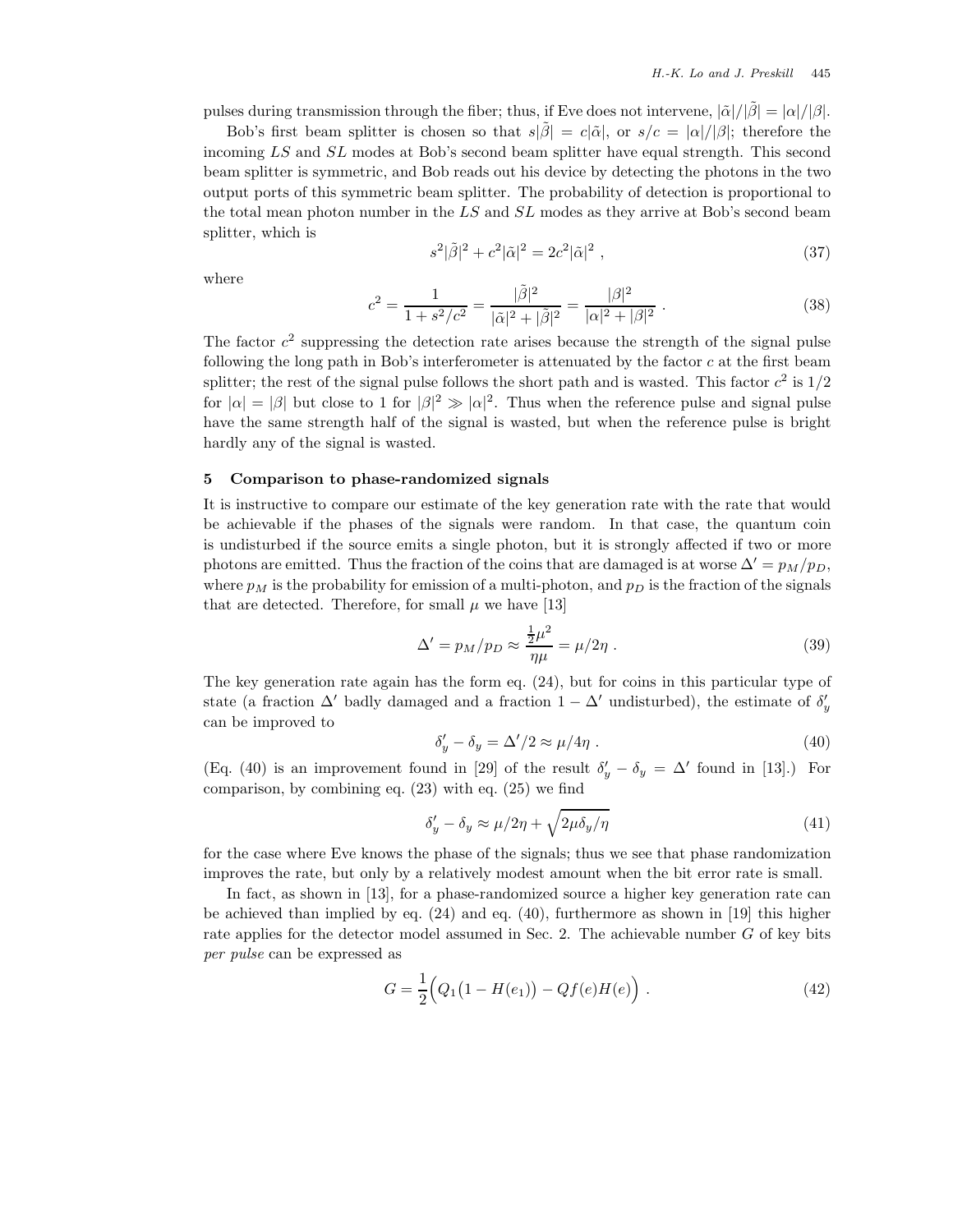

Fig. 3. The key generation rate in bits per pulse as a function of distance for sources with random and nonrandom phases, using experimental parameters from [10], and assuming an error-correction inefficiency  $f(e)=1.22$ . Here for the phase-randomized case we assume that decoy states are not used. For each value of the distance, the signal strength has been chosen to optimize the rate.

Here Q is the fraction of pulses for which Bob detects the signal, e is the bit error rate observed in the verification test, and  $f(e) \geq 1$  parametrizes the inefficiency of the error correction used to perform key reconciliation; furthermore  $e_1$  is the error rate for the single-photon signals emitted by the source and  $Q_1$  is the fraction of the single-photon signals that result in a detection event. (The factor of  $\frac{1}{2}$  in front of the expression for G arises because half of the detected signals, those for which Alice and Bob used different bases, are discarded during sifting.) In a protocol that uses decoy states,  $Q_1$  and  $e_1$  can be estimated directly, but if decoy states are not used then we may pessimistically assume all the bit errors are due to single-photon signals, so that

$$
e_1 = e/(1 - \Delta') \tag{43}
$$

(with  $\Delta' = p_M/Q$ ), and that all the multi-photon signals are detected, so that

$$
Q_1 = Q(1 - \Delta') \tag{44}
$$

For the case of a source with nonrandom phases, the achievable key rate per pulse is

$$
G = \frac{1}{2}Q(1 - f(e)H(e) - H(e_{\text{ph}})) ; \qquad (45)
$$

here  $e_{\rm ph}$  as a function of e is given as in eq. (25) by

$$
e_{\rm ph} = e + 4\Delta'(1 - \Delta')(1 - 2e) + 4(1 - 2\Delta')\sqrt{\Delta'(1 - \Delta')e(1 - e)}, \qquad (46)
$$

where

$$
\Delta' = \Delta/Q = \frac{1}{2Q} \left( 1 - e^{-\mu/2} \left( \cos(\mu/2) + \sin(\mu/2) \right) \right) \,. \tag{47}
$$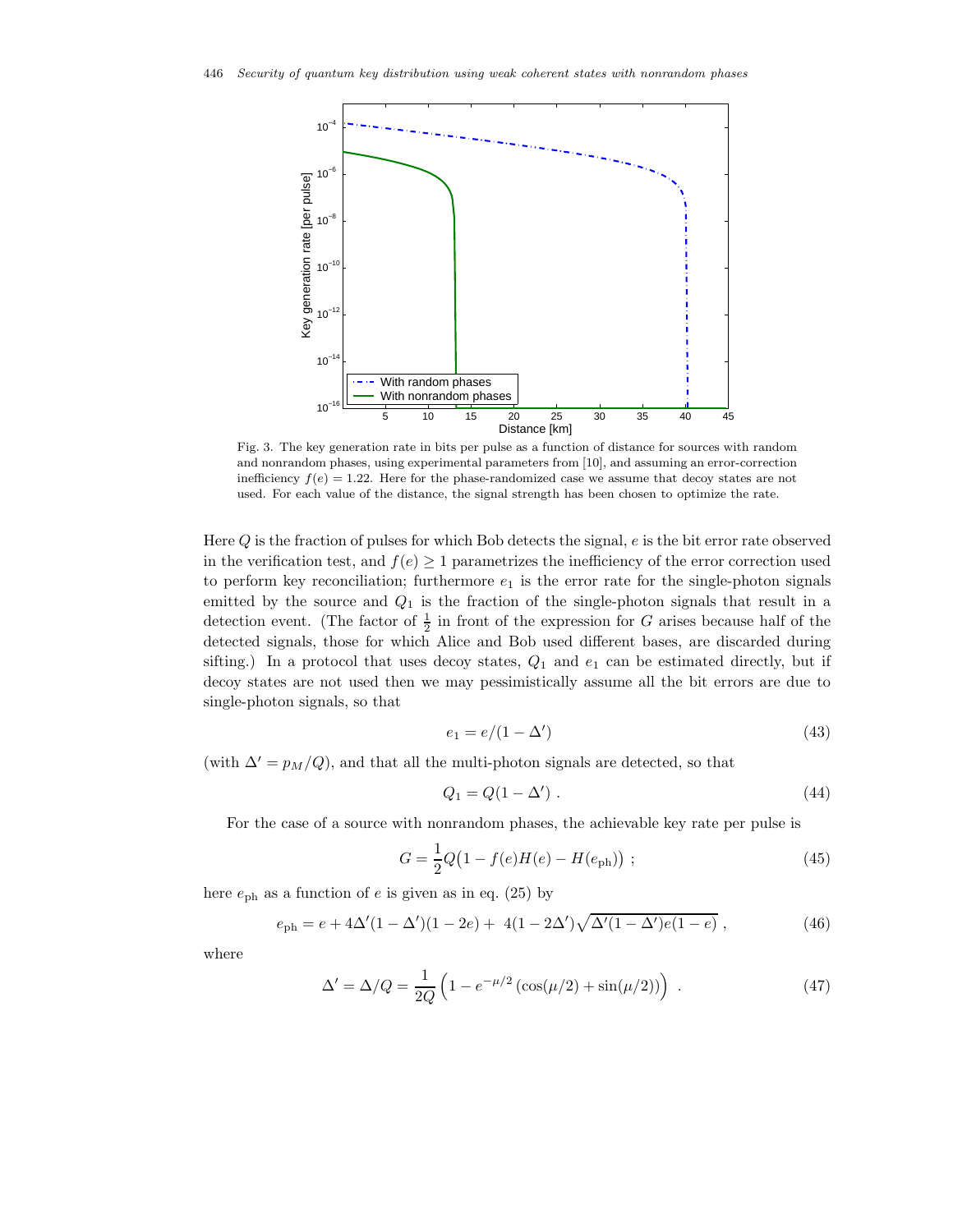We have plotted the key rates per pulse given by eq. (42) and eq. (45) as a function of distance in Fig. 3. For this comparison, we have used experimental parameters (channel loss, dark count rate, and detector efficiency) from [10], and assumed an error-correction inefficiency  $f(e)=1.22$ ; for each value of the distance, the signal strength  $\mu$  has been chosen to optimize the rate. The maximal distance for which secure key exchange is possible is about three times longer in the phase-randomized case.

#### **6 Phase modulated reference pulse**

The security proof works because the overlap of  $|\Psi_x\rangle$  and  $|\Psi_y\rangle$  is  $1 - O(\mu_S^2)$ . This property holds because, if we assume that the phase of the reference pulse is unmodulated, then the four BB84 signal states span a two-dimensional space when the multi-photons in the signal pulse are neglected. But, even when the reference pulse is weak, the story can change if the source modulates the phase of the reference pulse as well as the signal pulse. In [30] we studied such a source, and we concluded that the eavesdropper can exploit the modulation of the reference pulse to improve the effectiveness of her attack.

In particular, in Appendix B (see also [30]), we study the BB84 signal states

$$
\begin{aligned}\n|\tilde{0}_X\rangle &= |\alpha\rangle_R \otimes |\alpha\rangle_S ,\\
|\tilde{1}_X\rangle &= |-\iota \alpha\rangle_R \otimes |\iota \alpha\rangle_S ,\\
|\tilde{0}_Y\rangle &= |e^{-i\pi/4} \alpha\rangle_R \otimes |e^{i\pi/4} \alpha\rangle_S ,\\
|\tilde{1}_Y\rangle &= |e^{i\pi/4} \alpha\rangle_R \otimes |e^{-i\pi/4} \alpha\rangle_S ,\n\end{aligned} \tag{48}
$$

in which the reference pulse for each signal has a distinct phase relative to Eve's classical phase reference. Thus key information is encoded not just in the relative phase of the signal and reference pulses, but also in the phase of the (dim) reference pulse relative to Eve's reference frame. The signal set eq. (48) seems more natural if we recognize that, when re-expressed in a different basis, it becomes the signal set eq. (B.1); thus it arises in a polarization encoding scheme where the single-photon component of each signal is the standard BB84 single-qubit signal, and where the relative phase of the vacuum and single-photon component is the same for all four signals.

We note that, even if we ignore the (small) multi-photon component of the weak coherent state signals, these four BB84 signals belong to a three-dimensional Hilbert space spanned by the vacuum (no-photon) state and two distinguishable one-photon states. On the other hand, the two signals that convey a particular key bit value (0 or 1) span a two-dimensional space. Therefore, an eavesdropper who knows the relative phase of the vacuum and single photon component can launch an attack on the protocol that we call *unambiguous key discrimination*. She performs a POVM with three outcomes: 0, 1, and inconclusive; if either of the conclusive outcomes occurs, then Eve knows with certainty the key bit (0 or 1) encoded in the BB84 signal emitted by the source, though she does not gain any information about which of the two possible BB84 states compatible with that key bit was emitted.

For these signal states, we show in Appendix B that Eve's key discrimination has a conclusive outcome with probability  $p_C \approx .146\mu$  when the mean photon number  $\mu$  is small. If the signals had random phases, then only the multi-photon signals would be insecure, a fraction  $O(\mu^2)$  of all the signals. But when the phase of  $\alpha$  is known and the signals eq. (48) are used, this fraction increases to  $O(\mu)$ .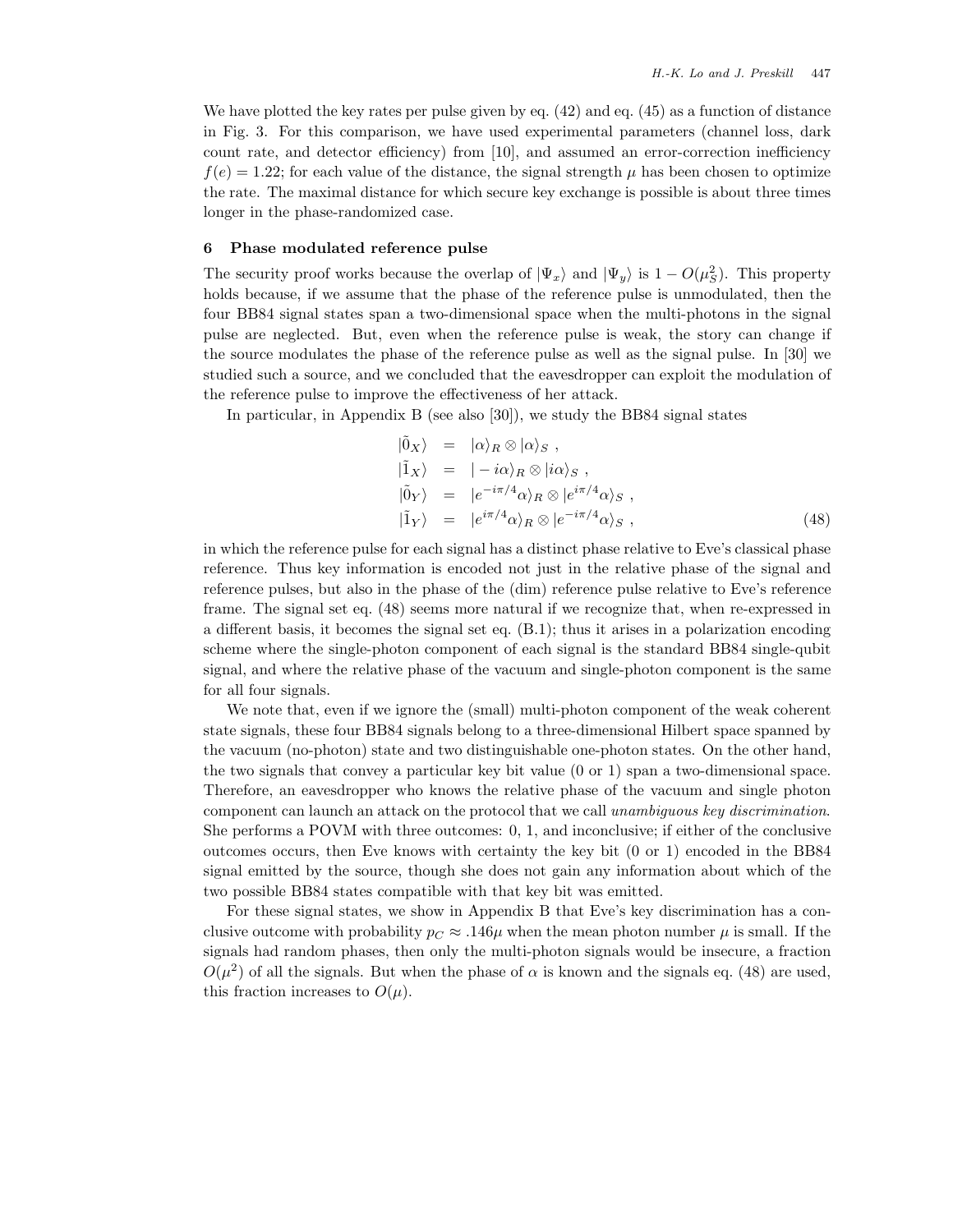As van Enk [31] has astutely pointed out to us, the unambiguous key discrimination attack becomes much less effective if the encoding of the signals is chosen judiciously. And for the signal set eq. (8) in which the reference pulse has the same phase in all four signals, the signals span a two-dimensional space when the multi-photons are neglected, so that the conclusive key discrimination succeeds with probability  $p_C = O(\mu^2)$ . (For polarization encoding, this corresponds to particular choices for the phases of the coherent states and for the orientation of the BB84 polarization states in the Bloch sphere.) Thus as we have seen, unconditional security is provable for this particular encoding, but the proof does not apply to the signal set eq. (48). Therefore, the protocol is vulnerable to a "Trojan horse" attack, in which a malicious manufacturer in cahoots with Eve provides Alice with a source that modulates the phase of the reference pulse [32].

There are other possible Trojan horse attacks that could be even more devastating  $-$  for example the source might encode the four BB84 states in four distinct bosonic modes so that Eve can distinguish the signals perfectly. It is useful, however to differentiate such multi-mode Trojan horse attacks from the more subtle attacks where the protocol is compromised because the source modulates the phase of a single mode. The single-mode Trojan horse might be harder for Alice and Bob to detect, and might be less susceptible to countermeasures [33] such as filtering out the unwanted modes.

## **7 Conclusion**

In summary, we have shown that the BB84 quantum key distribution protocol with phaseencoded signals is secure if the signal pulse is weak. Our proof applies even if the reference pulse is bright and has a phase known by the adversary, provided that the phase of the reference pulse is the same for all four of the BB84 signals, and the measurement device satisfies the basis-independent filter assumption formulated in Sec. 2. Furthermore, our proof shows that the BB84 protocol is universally composable under these conditions. Our security proof also applies to polarization encoding, if the signal states are chosen appropriately. And we have discussed a new type of *single-mode* Trojan horse attack, in which security can be compromised because the source modulates the phase of the reference pulse depending on which signal is being emitted.

The achievable key rate established by our proof scales quadratically with the transmission  $\eta$  in the channel, as for BB84 with phase-randomized weak coherent-state signals. In the phase-randomized case, a key rate linear in  $\eta$  can be achieved with the decoy state method. An interesting open question is whether employing decoy states can also extend the range over which secure BB84 quantum key distribution is possible in the case where the eavesdropper knows the phase of the (possibly bright) reference pulse and the detector is modeled as in Sec. 2. We note that a key rate linear in  $\eta$  has been established for the B92 [27] protocol assuming that the reference pulse is bright and the detector has suitable properties (one proof requires Bob to have a local oscillator phase-locked with the reference pulse [34], another requires that Bob's detector can distinguish single-photon signals from multi-photons [35]), but these proofs do not apply to the threshold detectors used in current experiments. It may also be fruitful to investigate the impact on security of using imperfect sources and detectors for other quantum key distribution protocols, such as the six-state protocol [36] and SARG04 [37].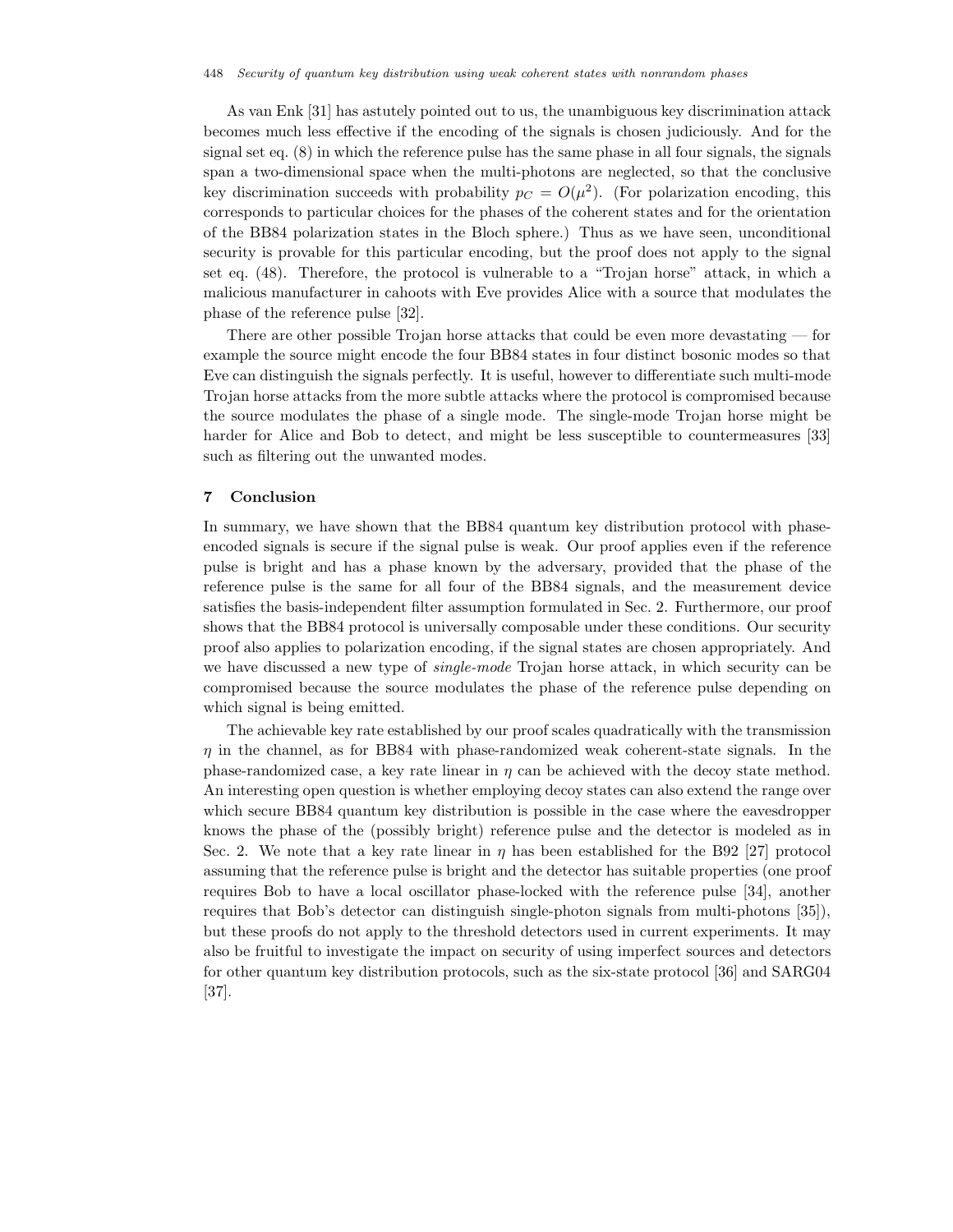Finally we remark that, since a higher key generation rate has been established for the case where the reference pulse has a random phase than for the case where the phase is known, it may be advantageous to deliberately randomize the phases of the signals in order to reduce the eavesdropper's power. An experimental demonstration of quantum key distribution using active phase randomization was recently reported in [38].

### **Acknowledgments**

We thank Daniel Gottesman, Jeff Kimble, Norbert Lütkenhaus, Bing Qi, Jamin Sheriff, John Sipe, Kiyoshi Tamaki, and especially Steven van Enk and Masato Koashi for enlightening discussions. We also thank Xiongfeng Ma for help preparing Fig. 3. This work has been supported in part by: the Department of Energy under Grant No. DE-FG03-92-ER40701, the National Science Foundation under Grant No. PHY-0456720, the National Security Agency (NSA) under Army Research Office (ARO) Contract No. W911NF-05-1-0294, NSERC, Canada Research Chairs Program, Canadian Foundation for Innovation, Ontario Innovation Trust, Premier's Research Excellence Award, Canadian Institute for Photonics Innovations, Canadian Institute for Advanced Research, MITACS, and the Perimeter Institute. Research at the Perimeter Institute is supported in part by the government of Canada through NSERC and by the province of Ontario through MEDT. H.-K. Lo gratefully acknowledges the hospitality of the Institute for Quantum Information at Caltech, where some of this work was done.

### **References**

- 1. C. H. Bennett and G. Brassard, "Quantum cryptography: Public key distribution and coin tossing," in *Proceedings of IEEE International Conference on Computers, Systems, and Signal Processing* (IEEE, New York, 1984), pp. 175-179.
- 2. D. Mayers, "Quantum key distribution and string oblivious transfer in noisy channels," in *Advances in Cryptology–Proc. Crypto '96*, Lecture Notes in Computer Science vol. 1109 (Springer-Verlag, New York, 1996), pp. 343-357; D. Mayers, "Unconditional security in quantum cryptography," J. of ACM 48, 351 (2001), arXiv:quant-ph/9802025.
- 3. H.-K. Lo and H. F. Chau, "Unconditional security of quantum key distribution over arbitrarily long distances," Science 283, 2050–2056 (1999), arXiv:quant-ph/9803006.
- 4. E. Biham, M. Boyer, P. O. Boykin, T. Mor, and V. Roychowdhury, "A proof of security of quantum key distribution," in *Proceedings of the Thirty-Second Annual ACM Symposium on Theory of Computing (STOC'00)* (ACM Press, New York, 2000), pp. 715-724, arXiv:quant-ph/9912053.
- 5. P. W. Shor and J. Preskill, "Simple proof of security of the BB84 quantum key distribution protocol", Phys. Rev. Lett. 85, 441, (2000), arXiv:quant-ph/0003004.
- 6. M. Koashi and J. Preskill, "Secure quantum key distribution with an uncharacterized source," Phys. Rev. Lett. 90, 057902 (2003), arXiv:quant-ph/0208155.
- 7. M. Christandl, R. Renner, and A. Ekert, "A Generic Security Proof for Quantum Key Distribution," arXiv:quant-ph/0402131 (2004).
- 8. R. Renner, N. Gisin, and B. Kraus, "Lower and upper bounds on the secret key rate for QKD protocols using one–way classical communication," Phys. Rev. Lett. 95, 080501 (2005), arXiv:quantph/0410215; "An information-theoretic security proof for QKD protocols," Phys. Rev. A 72, 012332 (2005), arXiv:quant-ph/0502064.
- 9. Kimura, T. *et al.*, "Single-photon interference over 150-km transmission using silica-based integrated-optic interferometers for quantum cryptography," arXiv:quant-ph/0403104 (2004).
- 10. C. Gobby, Z. L. Yuan, and A. J. Shields, "Quantum key distribution over 122 km of standard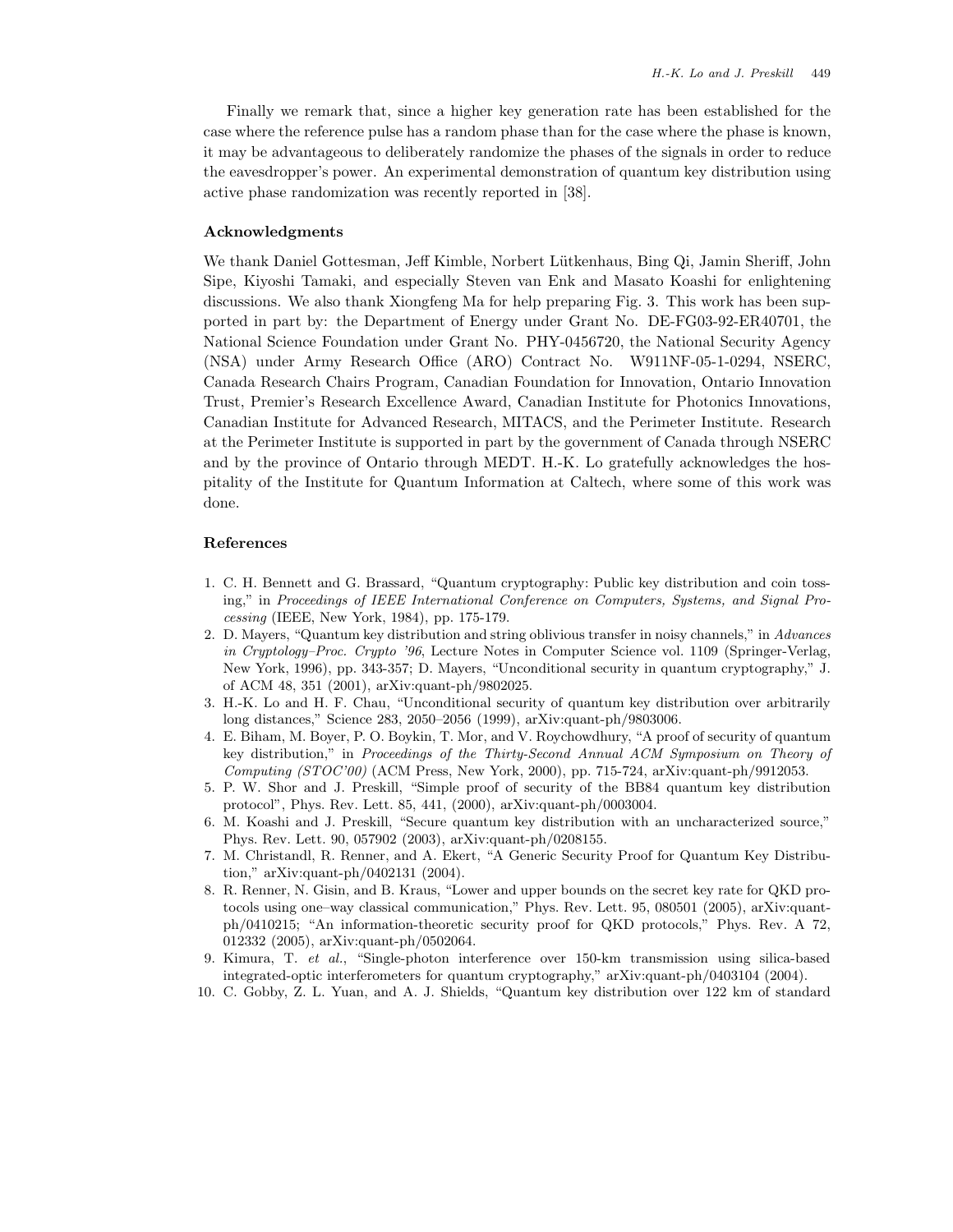telecom fiber," Applied Phys. Lett. 84, 3762-3764, (2004), arXiv:quant-ph/0412171. 11. MagiQ Technologies, Inc. (website:

- http://www.magiqtech.com/) and id Quantique (website: http://www.idquantique.com/).
- 12. H. Inamori, N. Lütkenhaus, and D. Mayers, "Unconditional security of practical quantum key distribution," arXiv:quant-ph/0107017 (2001).
- 13. D. Gottesman, H.-K. Lo, N. Lütkenhaus, and J. Preskill, "Security of quantum key distribution with imperfect devices," Quantum Inf. Comp. 4, 325-360 (2004), arXiv:quant-ph/0212066.
- 14. W.-Y. Hwang, "Quantum key distribution with high loss: toward global secure communication," Phys. Rev. Lett. 91, 057901 (2003), arXiv:quant-ph/0211153.
- 15. H.-K. Lo, X. Ma and K. Chen "Decoy state quantum key distribution," Phys. Rev. Lett. 94, 230504 (2005), arXiv:quant-ph/0411004 (2004); X. Ma, "Security of quantum key distribution with realistic devices," arXiv:quant-ph/0503057 (2005).
- 16. X.-B. Wang, "Beating the PNS attack in practical quantum cryptography," Phys. Rev. Lett. 94, 230503 (2005), arXiv:quant-ph/0410075; "A decoy-state protocol for quantum cryptography with 4 intensities of coherent states," Phys. Rev. A 72, 012322 (2005), arXiv:quant-ph/0411047.
- 17. A. Muller, T. Herzog, B. Huttner, W. Tittel, H. Zbinden, and N. Gisin, "Plug and play systems for quantum cryptography," Appl. Phys. Lett. 70, 793 (1997), arXiv:quant-ph/9611042.
- 18. M. Koashi, "Simple security proof of quantum key distribution via uncertainty principle," arXiv:quant-ph/05005108 (2005).
- 19. M. Koashi, "Efficient quantum key distribution with practical sources and detectors," arXiv:quantph/0609180 (2006).
- 20. D. F. Walls and G. J. Milburn, *Quantum Optics* (Springer, Berlin, 1994).
- 21. V. Makarov, A. Anisimov, and J. Skaar, "Effects of detector efficiency mismatch on security of quantum cryptosystems," Phys. Rev. A 74, 022313 (2006), arXiv:quant-ph/0511032.
- 22. B. Qi, C.-H. F. Fung, H.-K. Lo, and X. Ma, "Time-shift attack in practical quantum cryptosystems," arXiv:quant-ph/0512080 (2005).
- 23. P. Raynal and N. Lütkenhaus "Optimal unambiguous state discrimination of two density matrices and its link with the fidelity," arXiv:quant-ph/0502165 (2005).
- 24. M. Ben-Or, M. Horodecki, D. W. Leung, D. Mayers, and J. Oppenheim, "The universal composable security of quantum key distribution," Lecture Notes in Computer Science, vol. 3378, pp. 386-406 (2005), arXiv:quant-ph/0409078.
- 25. R. Renner and R. König, "Universally composable privacy amplification against quantum adversaries," Proc. of TCC 2005, Lecture Notes in Computer Science, vol. 3378, pp. 407-425 (2005), arXiv:quant-ph/0403133.
- 26. R. König, R. Renner, A. Bariska, and U. Maurer, "Locking of accessible information and implications for the security of quantum cryptography," arXiv:quant-ph/0512021 (2005).
- 27. C. H. Bennett, "Quantum cryptography using any two nonorthogonal states" Phys. Rev. Lett. 68, 3121-3124 (1992).
- 28. N. Gisin, G. Ribordy, W. Tittel, and H. Zbinden, "Quantum cryptography," Rev. Mod. Phys. 74, 145195 (2002), arXiv:quant-ph/0101098.
- 29. J. C. Boileau, private communication.
- 30. H.-K. Lo and J. Preskill, "Phase randomization improves the security of quantum key distribution," arXiv:quant-ph/0504209 (2005).
- 31. S. van Enk, private communication (2005).
- 32. N. Lütkenhaus, private communication (2005).
- 33. N. Gisin, S. Fasel, B. Kraus, H. Zbinden, and G. Ribordy, "Trojan horse attacks on quantum key distribution systems," arXiv:quant-ph/0507063 (2005).
- 34. M. Koashi, "Unconditional security of coherent-state quantum key distribution with strong phasereference pulse," Phys. Rev. Lett 93, 120501 (2004), arXiv:quant-ph/0403131.
- 35. K. Tamaki, N. Lütkenhaus, M. Koashi, and J. Batuwantudawe, Unconditional security of the Bennett 1992 quantum key-distribution scheme with strong reference pulse, arXiv:quant-ph/0607082 (2006).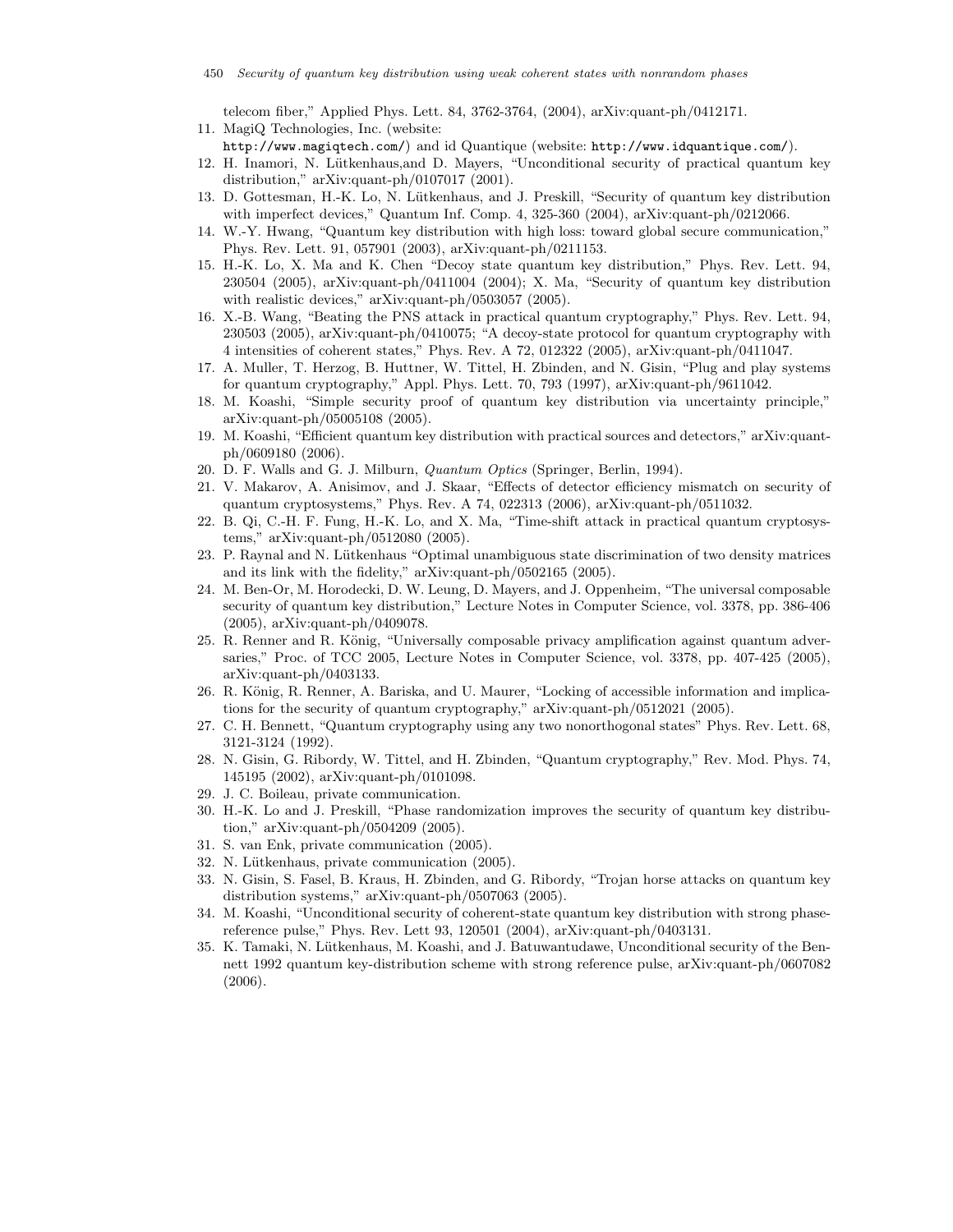- 36. H.-K. Lo, "Proof of unconditional security of six-state quantum key distribution scheme," Quantum Inf. Comp. 1, 81-94 (2001), arXiv:quant-ph/0102138.
- 37. V. Scarani, A. Acin, G. Ribordy, N. Gisin, "Quantum cryptography protocols robust against photon number splitting attacks for weak laser pulses implementations," Phys. Rev. Lett. 92, 057901 (2004), arXiv:quant-ph/0211131.
- 38. Y. Zhao, B. Qi, and H.-K. Lo, Experimental quantum key distribution with active phase randomization, arXiv:quant-ph/0611059 (2006).
- 39. K. Tamaki, M. Koashi, and N. Imoto, "Unconditionally secure key distribution based on two nonorthogonal states" Phys. Rev. Lett. 90, 167904 (2003), arXiv:quant-ph/0212162.
- 40. R. Koenig and R. Renner, "A de Finetti representation for finite symmetric quantum states," J. Math. Phys. 46, 122108 (2005), arXiv:quant-ph/0410229.
- 41. M. Christandl, R. Koenig, G. Mitchison, and R. Renner, "One-and-a-half quantum de Finetti theorems," arXiv:quant-ph/0602130 (2006).
- 42. M. Dusek, M. Jahma, and N. Lütkenhaus, "Unambiguous state discrimination in quantum cryptography with weak coherent states," Phys. Rev. A 62, 022306 (2000); arXiv:quant-ph/9910106.
- 43. D. Gottesman, and H.-K. Lo, "Proof of security of quantum key distribution with two-way classical communications," IEEE Trans. Inf. Theory 49, 457 (2003), arXiv:quant-ph/0105121.
- 44. J. Sheriff, Masters Report, University of Toronto, September 2005.

## **Appendix A Bounding the phase error rate**

The argument in Sec. 3 invokes the uncertainty principle to establish that private key can be extracted from sifted key at the asymptotic rate R shown in eq.  $(24)$ ; this rate depends on an observed bit error rate  $\delta_x$  and an unobserved "phase error rate"  $\delta'_y$  for the signals sent in the x basis. In this Appendix, we derive eq. (25), which expresses  $\delta'_y$  in terms of the observed y-basis bit error rate  $\delta_y$  and the imbalance  $\Delta'$  of the quantum coin that determines the basis choice. The derivation is nearly identical to an argument used by Koashi in [18]; we include it in this paper so that our security analysis will be self-contained.

The derivation uses the "Bloch sphere bound" proved in [39]. Note that for an arbitrary state of a single qubit, expectation values of the Pauli operators  $X$  and  $Z$  obey the inequality

$$
\langle X \rangle^2 + \langle Z \rangle^2 \le 1 \tag{A.1}
$$

the polarization vector in the qubit lies within the Bloch sphere of unit radius. The Bloch sphere bound asserts that a similar inequality applies with high probability if  $\langle X \rangle$  and  $\langle Z \rangle$ are estimated by randomly sampling from a correlated state of many qubits. That is, consider an arbitrary state of  $2n$  qubits, and randomly select a subset of  $n$  qubits. Measure in the  $x$ basis each of the *n* qubits in the subset, and let  $n\gamma_x$  denote the number of those qubits for which the outcome of the measurement is  $X = -1$ . Then measure the rest of the qubits in the z basis, and let  $n\gamma_z$  denote the number of qubits for which the outcome is  $Z = -1$ . Then for any  $\varepsilon > 0$  and with probability exponentially (in n) close to 1,

$$
(1 - 2\gamma_x)^2 + (1 - 2\gamma_z)^2 \le 1 + \varepsilon \,. \tag{A.2}
$$

Thus, despite the possible correlations among the qubits, the results are constrained by the naive Bloch sphere bound in the limit of large  $n$ . It is convenient to rewrite this inequality (suppressing the  $\varepsilon$ ) as

$$
1 - 2\gamma_x \le 2\sqrt{\gamma_z (1 - \gamma_z)}\,. \tag{A.3}
$$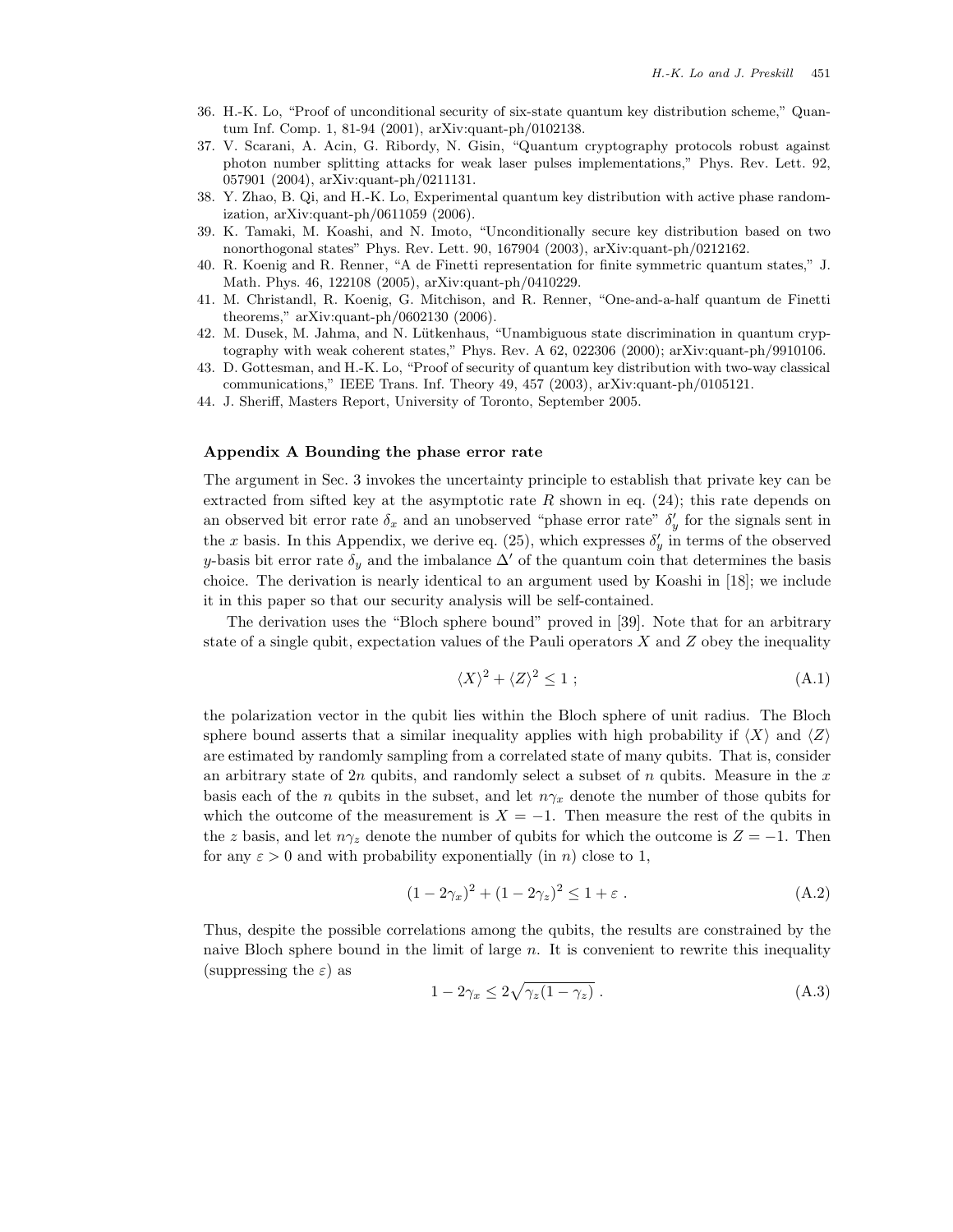We could apply the Bloch sphere bound to the quantum coin; the coin is measured in the z basis to determine whether Alice will encode her key bit in the x basis or the y basis. Thus  $\gamma_z$  is the probability that Alice declares the y basis,  $1 - \gamma_z$  is the probability that Alice declares the x basis, and the "imbalance" of the coin is  $\Delta' = \gamma_x$ .

However, our goal is to relate the bit error rate  $\delta_y$  that is observed when the y basis is declared to the bit error rate  $\delta'_y$  that would have been observed when the x basis is declared, if both Alice and Bob had measured in the "wrong" basis (the  $y$  basis rather than the  $x$  basis). Therefore, we will imagine that Alice and Bob always measure in the y basis, and we will divide the signals into two sets — the set for which Alice and Bob find key bits that agree (the set "n" for "no error") and the set for which Alice and Bob disagree (the set "e" for "error").

Let  $X_{\text{coin}}$  denote the Pauli operator X acting on the coin, let  $Z_{\text{coin}}$  denote the Pauli operator Z acting on the coin, and define

$$
\gamma_x^{(e)} = \text{Prob}(X_{\text{coin}} = -1 | Y \text{ error}),
$$
  
\n
$$
\gamma_z^{(e)} = \text{Prob}(Z_{\text{coin}} = -1 | Y \text{ error}),
$$
  
\n
$$
\gamma_x^{(n)} = \text{Prob}(X_{\text{coin}} = -1 | \text{no } Y \text{ error}),
$$
  
\n
$$
\gamma_z^{(n)} = \text{Prob}(Z_{\text{coin}} = -1 | \text{no } Y \text{ error}).
$$
  
\n(A.4)

Applying the Bloch sphere bound to the signals with a  $y$ -basis error we obtain

$$
1 - 2\gamma_x^{(e)} \le 2\sqrt{\gamma_z^{(e)}(1 - \gamma_z^{(e)})} ,\qquad (A.5)
$$

and applying it to the signals with no  $y$ -basis error we obtain

$$
1 - 2\gamma_x^{(n)} \le 2\sqrt{\gamma_z^{(n)}(1 - \gamma_z^{(n)})} \ . \tag{A.6}
$$

Using Bayes's rule, we have

$$
Prob(Z_{\text{coin}} = -1, Y \text{ error})
$$
  
= 
$$
Prob(Z_{\text{coin}} = -1) \cdot Prob(Y \text{ error} | Z_{\text{coin}} = -1)
$$
  
= 
$$
\gamma_z \delta_y
$$
  
= 
$$
Prob(Z_{\text{coin}} = -1 | Y \text{ error}) \cdot Prob(Y \text{ error})
$$
  
= 
$$
\gamma_z^{(e)} \cdot Prob(Y \text{ error}),
$$
 (A.7)

and likewise

$$
Prob(Z_{\text{coin}} = 1, Y \text{ error})
$$
  
= 
$$
Prob(Z_{\text{coin}} = 1) \cdot Prob(Y \text{ error} | Z_{\text{coin}} = 1)
$$
  
= 
$$
(1 - \gamma_z)\delta'_y
$$
  
= 
$$
Prob(Z_{\text{coin}} = 1 | Y \text{ error}) \cdot Prob(Y \text{ error})
$$
  
= 
$$
(1 - \gamma_z^{(e)}) \cdot Prob(Y \text{ error}) .
$$
 (A.8)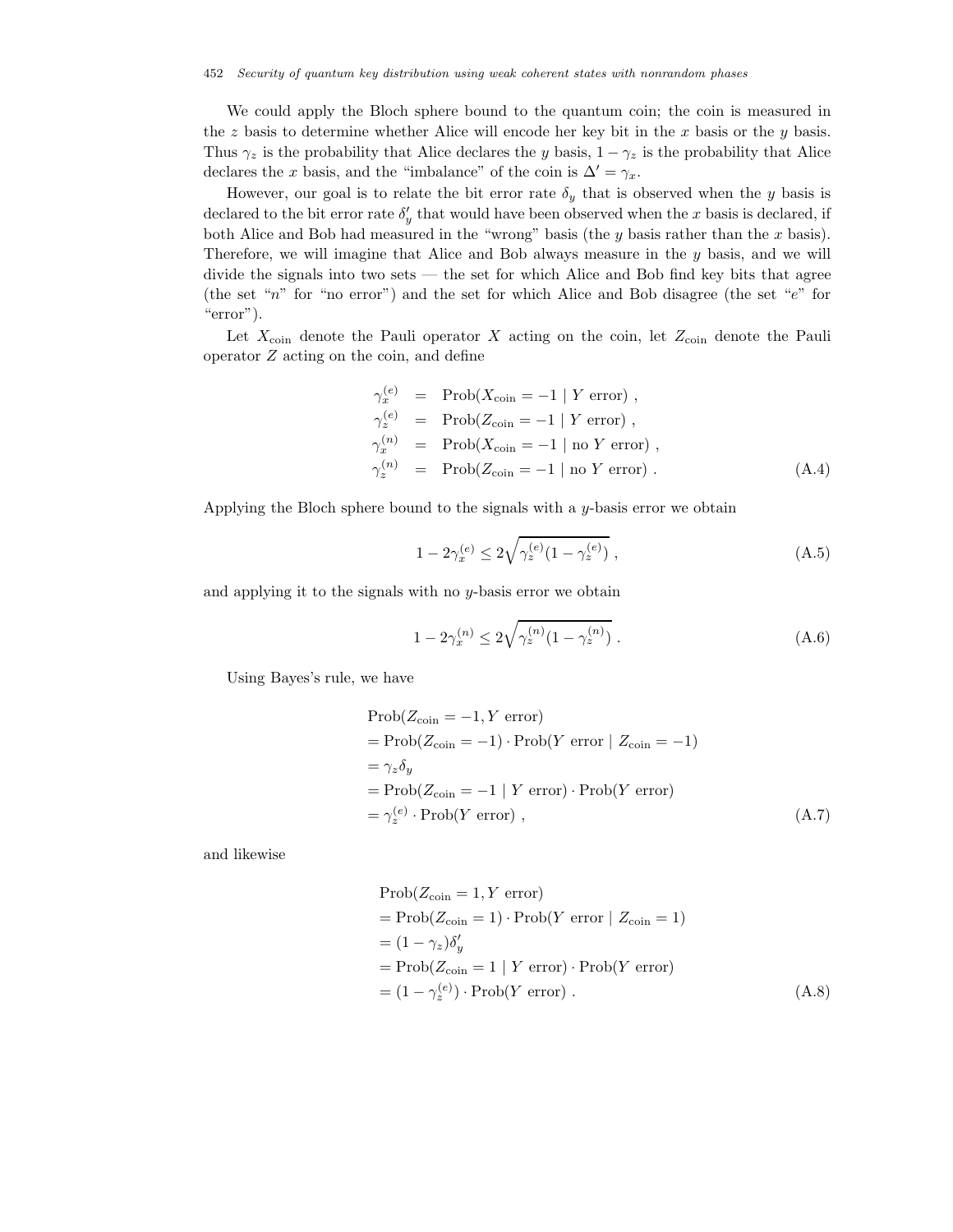Furthermore,

$$
Prob(X_{\text{coin}} = -1, Y \text{ error})
$$
  
= 
$$
Prob(X_{\text{coin}} = -1 | Y \text{ error}) \cdot Prob(Y \text{ error})
$$
  
= 
$$
\gamma_x^{(e)} \cdot Prob(Y \text{ error}) ;
$$
 (A.9)

therefore, multiplying both sides of eq.  $(A.5)$  by  $Prob(Y error)$ , we find

$$
\begin{aligned} \text{Prob}(Y \text{ error}) - 2 \text{ Prob}(X_{\text{coin}} = -1, Y \text{ error}) \\ &\le 2\sqrt{\gamma_z (1 - \gamma_z) \delta_y \delta_y'} \,. \end{aligned} \tag{A.10}
$$

By applying the same reasoning to the signals with no y-basis error, we find from eq.  $(A.6)$ that

Prob(no Y error) - 2 Prob(X<sub>coin</sub> = -1, no Y error)  
\n
$$
\leq 2\sqrt{\gamma_z(1-\gamma_z)(1-\delta_y)(1-\delta'_y)}.
$$
\n(A.11)

Now adding together eq. (A.10) and eq. (A.11), we have

$$
1 - 2\Delta' = 1 - 2 \operatorname{Prob}(X_{\text{coin}} = -1)
$$
  
\n
$$
\leq 2\sqrt{\gamma_z (1 - \gamma_z)} \Big( \sqrt{\delta_y \delta_y'} + \sqrt{(1 - \delta_y) (1 - \delta_y')}
$$
  
\n
$$
\leq \sqrt{\delta_y \delta_y'} + \sqrt{(1 - \delta_y) (1 - \delta_y')}.
$$
\n(A.12)

This inequality says that  $\delta'_y$  must be close to  $\delta_y$  if  $\Delta'$  is small. After some algebra (and after reinstating  $\varepsilon$ ), we may re-express eq. (A.12) in the form eq. (25).

In our analysis, we have allowed a basis asymmetry in the detected signals ( $\gamma_z \neq 1/2$ ). This asymmetry might occur because the source leaks a small amount of information about the basis choice, and Eve could use that basis information to  $(say)$  block more x-basis signals than y-basis signals. However, using the available basis information to enhance the basis asymmetry is not a good strategy for Eve. Rather, her attack is most effective when  $\delta'_y - \delta_y$ is largest, and eq. (A.12) indicates that the maximal possible value of  $\delta'_y - \delta_y$  occurs when x-basis and y-basis signals are detected with equal likelihood ( $\gamma_z = 1/2$ ).

In the end, the inequality eq.  $(A.12)$  has a simple form and in fact it admits a simple interpretation. Recall that if  $\rho_x$  and  $\rho_y$  are two density operators and the operators  $\{E_a\}$  are the elements of a POVM, then there is an inequality relating the fidelity of the two density operators to the statistical overlap of the measurement outcomes:

$$
\sqrt{F(\rho_x, \rho_y)} \equiv \|\sqrt{\rho_x} \sqrt{\rho_y}\|_{\text{tr}} \le \sum_a \sqrt{\text{tr}(\rho_x E_a) \text{tr}(\rho_y E_a)} . \tag{A.13}
$$

Ignore for the moment the correlations among the signal states that might be induced by Eve's attack, and suppose that, for each signal, the joint state of the qubit measured by Alice and of the bosonic modes measured by Bob is  $\rho_x$  when Alice declares the x basis and  $\rho_y$ when Alice declares the  $y$  basis. Recall that for the detector model formulated in Sec. 2, the probability that Bob's measurement yields a conclusive outcome does not depend on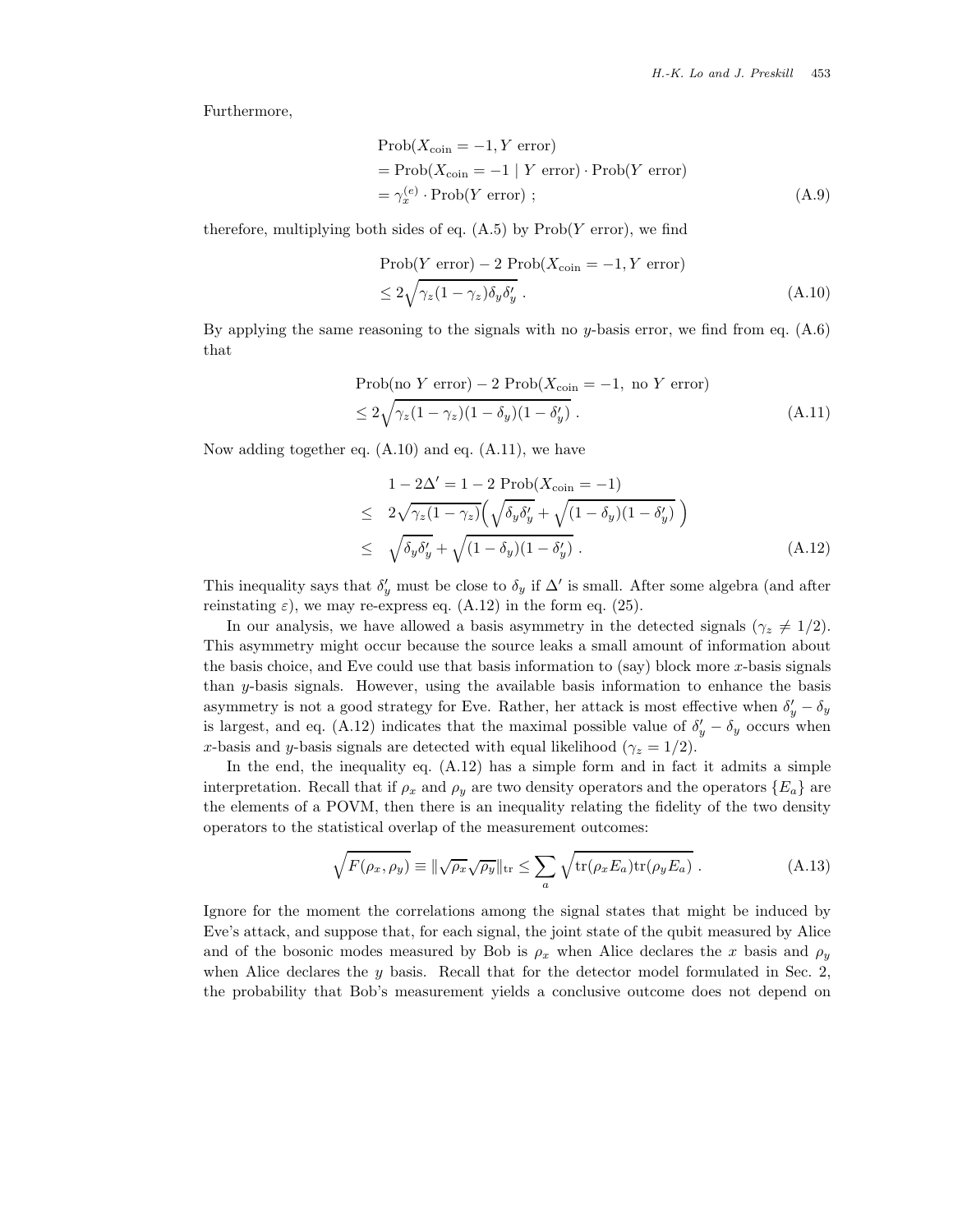whether Bob measures in the  $x$  basis or the  $y$  basis; let us denote this probability that Bob's measurement is conclusive as  $Q_x$  in the state  $\rho_x$  and  $Q_y$  in the state  $\rho_y$ . Let  $\{E_a\}$  be the threeoutcome POVM that outputs "inconclusive" when Bob's measurement is inconclusive, outputs "agree" when Bob's  $y$  measurement is conclusive and agrees with Alice's  $y$  measurement, and outputs "disagree" when Bob's  $y$  measurement is conclusive and disagrees with Alice's  $y$ measurement. Then eq. (A.13) becomes

$$
\sqrt{F(\rho_x, \rho_y)} \le \sqrt{(1 - Q_x)(1 - Q_y)} + \sqrt{Q_x Q_y} \left( \sqrt{\delta_y \delta_y'} + \sqrt{(1 - \delta_y)(1 - \delta_y')} \right) \,. \tag{A.14}
$$

For a fixed value of  $Q_x + Q_y$ , the right-hand side of eq. (A.14) is maximized for  $Q_x = Q_y$ ; therefore, defining  $Q = (Q_x + Q_y)/2$ , we find

$$
\sqrt{F(\rho_x, \rho_y)} \le 1 - Q + Q\left(\sqrt{\delta_y \delta_y'} + \sqrt{(1 - \delta_y)(1 - \delta_y')}\right) \tag{A.15}
$$

But Eve's attack cannot improve the distinguishability of  $\rho_x$  and  $\rho_y$ ; thus

$$
1 - 2\Delta = |\langle \Psi_y | \Psi_x \rangle| \le \sqrt{F(\rho_x, \rho_y)} \,, \tag{A.16}
$$

and so we obtain

$$
1 - 2\Delta' \le \sqrt{\delta_y \delta_y'} + \sqrt{(1 - \delta_y)(1 - \delta_y')}
$$
\n(A.17)

where  $\Delta' = \Delta/Q$ , in agreement with eq. (A.12).

This fidelity argument establishes security against individual attacks, but we have not seen how to turn it into a rigorous proof of security against collective attacks. Recall that we need eq. (A.12) to hold with high probability even if (after Eve's attack) the signals are highly correlated with one another. For this purpose it would be natural to use the quantum de Finetti theorem [40, 41] to show that the state of all the signals can be well approximated by a convex combination of product states. But unfortunately, because the Hilbert space of the signal and reference modes is infinite dimensional, the de Finetti theorem does not provide a useful approximation. Fortunately, though, the argument based on the imbalance of a quantum coin applies for any two-outcome POVM that Bob might apply (after the filtering), irrespective of the dimension of Bob's Hilbert space.

## **Appendix B Unambiguous key discrimination**

In this Appendix, we elaborate on the unambiguous key discrimination attack against the signal set eq. (48). It is convenient to express the signals in an alternative basis, which is natural from the perspective of polarization encoding:

$$
\begin{aligned}\n|\tilde{0}_Z\rangle &= e^{-\mu/2} \left( |\text{vac}\rangle + \sqrt{2} \alpha |0_Z\rangle + ...\right) , \\
|\tilde{1}_Z\rangle &= e^{-\mu/2} \left( |\text{vac}\rangle + \sqrt{2} \alpha |1_Z\rangle + ...\right) , \\
|\tilde{0}_X\rangle &= e^{-\mu/2} \left( |\text{vac}\rangle + \sqrt{2} \alpha |0_X\rangle + ...\right) , \\
|\tilde{1}_X\rangle &= e^{-\mu/2} \left( |\text{vac}\rangle + \sqrt{2} \alpha |1_X\rangle + ...\right) ;\n\end{aligned} (B.1)
$$

here  $\{|0_Z\rangle, |1_Z\rangle, |0_X\rangle, |1_X\rangle\}$  are the ideal BB84 states encoded in the polarization of a single photon, and the ellipsis indicates the multi-photon contribution. In this basis, the phase of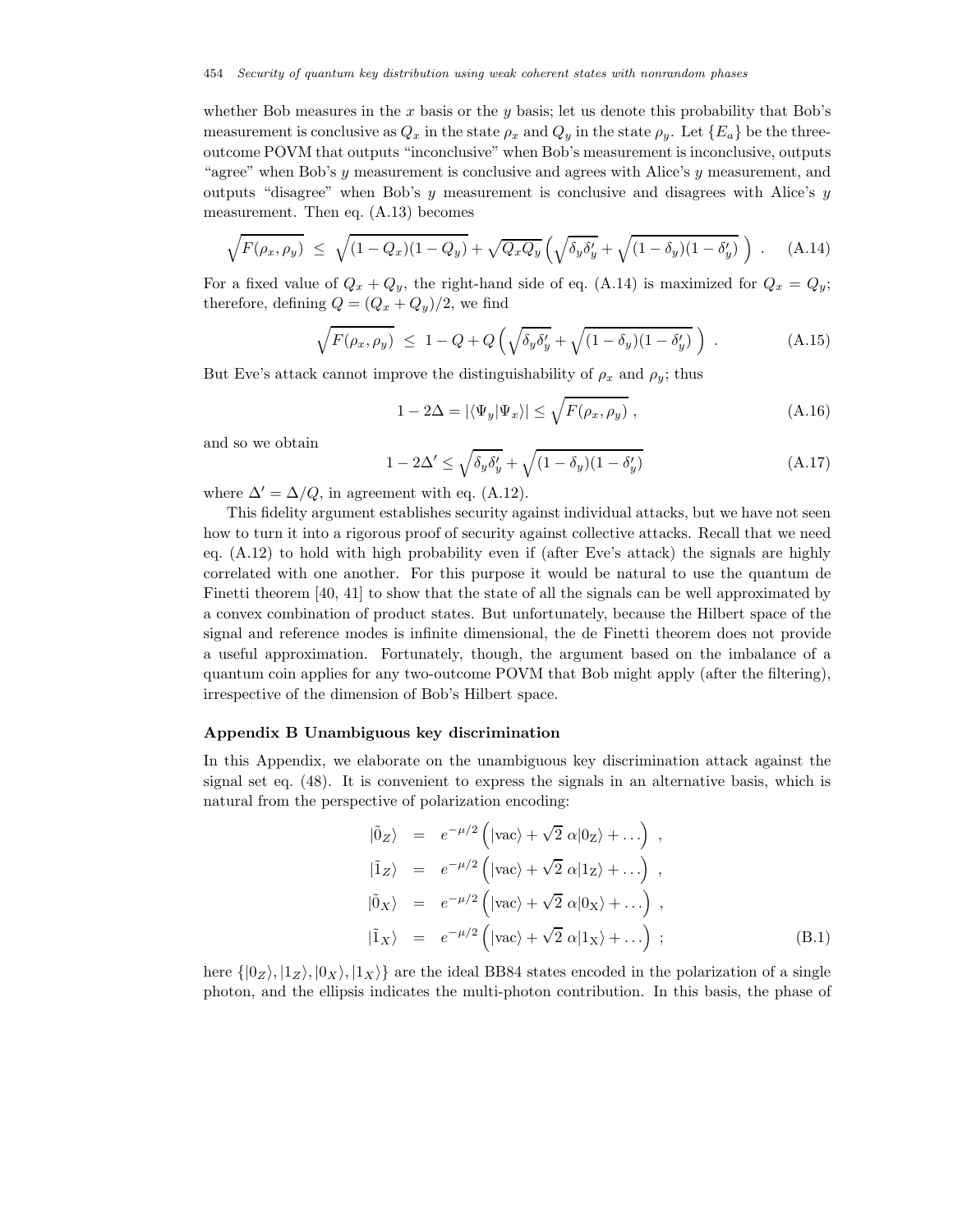each signal is  $e^{i\theta} = 1$ , so that  $\alpha = \sqrt{\mu/2}$  is real and positive. We assume that  $\alpha$  is small, so that multi-photons are unlikely. Ignoring the small multi-photon component, the signals reside in a qutrit Hilbert space with basis  $\{ |vac\rangle, |0_Z\rangle, |1_Z\rangle\};$  expanded in this basis, they may be re-expressed as

$$
\begin{aligned}\n|\tilde{0}_Z\rangle &\approx e^{-\mu/2} \left(1, \sqrt{2} \alpha, 0\right) , \\
|\tilde{0}_X\rangle &\approx e^{-\mu/2} \left(1, \alpha, \alpha\right) , \\
|\tilde{1}_Z\rangle &\approx e^{-\mu/2} \left(1, 0, \sqrt{2} \alpha\right) , \\
|\tilde{1}_X\rangle &\approx e^{-\mu/2} \left(1, \alpha, -\alpha\right) .\n\end{aligned} \tag{B.2}
$$

We will describe an intercept/resend attack on BB84 using these signals, based on *unambiguous key discrimination*. By exploiting her knowledge of the phase of the signals, Eve performs a POVM with three outcomes: 0, 1, and DK (don't know). The DK outcome is inconclusive, but if either of the other outcomes occurs, then Eve knows with certainty the key bit (0 or 1) encoded in the BB84 signal emitted by the source, though she does not gain any information about which of the two possible BB84 states compatible with that key bit was emitted. Eve blocks the signals when her outcome is DK, but if the outcome is conclusive she sends on to Bob a uniform coherent superposition of the two compatible BB84 states. This procedure generates a bit error rate  $\delta = \frac{1}{2} - \frac{1}{2\sqrt{2}} \approx .146$ . Evidently, Eve has the same key information as Alice and Bob, so that, if she also knows their protocol for error correction and privacy amplification, she will have perfect knowledge of every bit of the final key.

The multi-photon component of the state can help Eve, but to keep our analysis simple, we will consider an attack on this source that makes no use of the multi-photons. Eve performs an orthogonal measurement that distinguishes photon number less than two from photon number greater than or equal to two, and she discards the state if the latter outcome is found. (We will be interested in values of  $\mu$  that are sufficiently small that Eve would not benefit very much from taking advantage of the multi-photons.) Thus the states she retains are qutrits. She then performs a three-outcome POVM (unambiguous key distribution) to identify the key bit. The two conclusive outcomes of the POVM are projections onto the states:

$$
|0^{\perp}\rangle = N_{\mu,0}\left(-\sqrt{2} \alpha - \alpha, 1 + \frac{1}{\sqrt{2}}, \frac{1}{\sqrt{2}}\right),
$$
  

$$
|1^{\perp}\rangle = N_{\mu,1}\left(-\alpha, 1 + \frac{1}{\sqrt{2}}, \frac{1}{\sqrt{2}}\right),
$$
 (B.3)

where  $N_{\mu,0}, N_{\mu,1}$  are normalization factors such that

$$
N_{\mu,0}^{-2} = (2 + \sqrt{2}) \left[ 1 + \left( \frac{1}{2} + \frac{1}{2\sqrt{2}} \right) \mu \right],
$$
  
\n
$$
N_{\mu,1}^{-2} = (2 + \sqrt{2}) \left[ 1 + \left( \frac{1}{2} - \frac{1}{2\sqrt{2}} \right) \mu \right].
$$
  
\n(B.4)

The vector  $|0^{\perp}\rangle$  is orthogonal to both of the two states  $|\tilde{0}_Z\rangle$  and  $|\tilde{0}_X\rangle$  that indicate the key bit 0. Hence, if this outcome is found, Eve knows for sure that the key bit could not be 0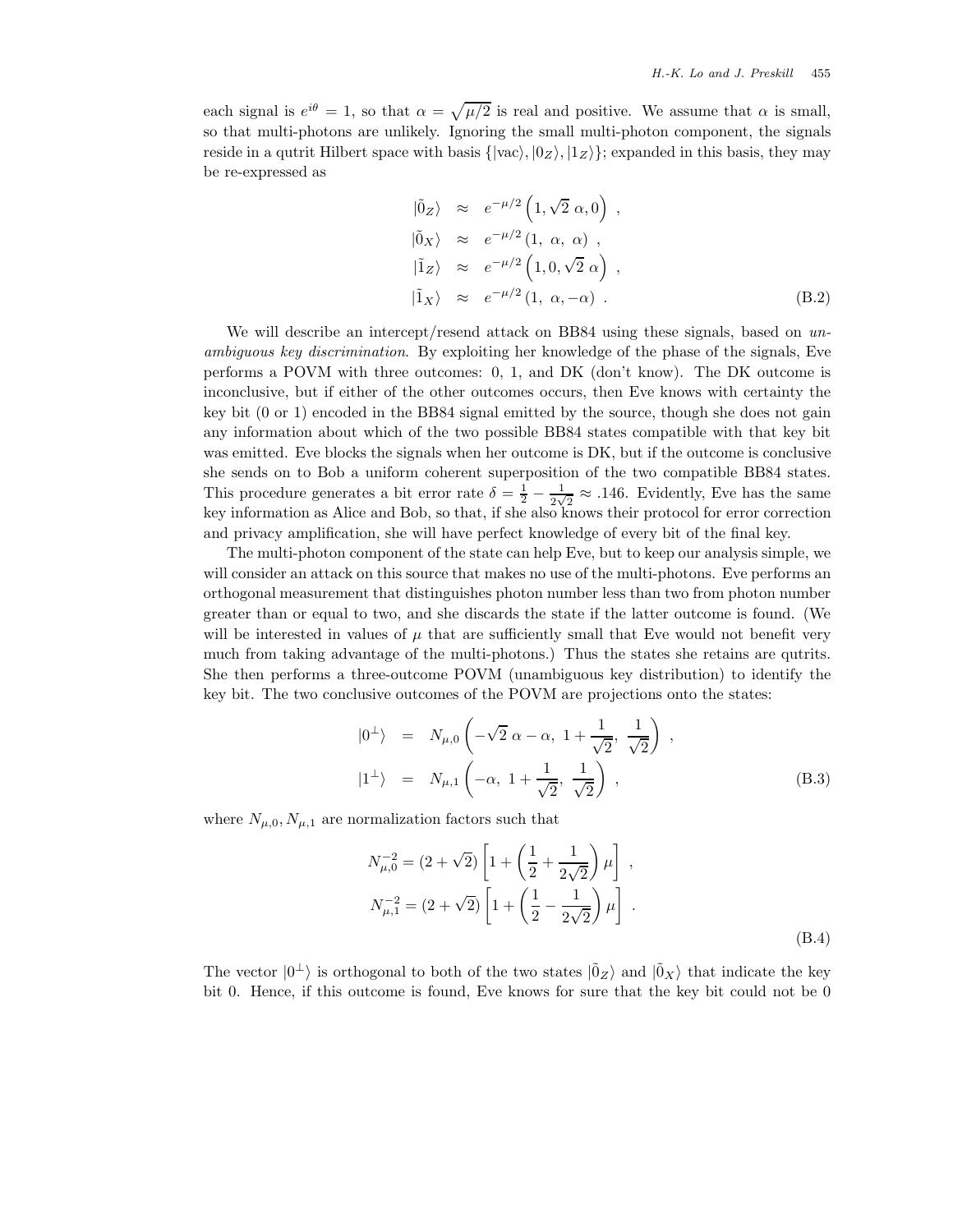and so must be 1. Similarly, the vector  $|1^{\perp}\rangle$  is orthogonal to both of the states  $|\tilde{1}_Z\rangle$  and  $|\tilde{1}_X\rangle$ that indicate the key bit 1.

The vectors  $|0^{\perp}\rangle$  and  $|1^{\perp}\rangle$  are nearly parallel for small  $\alpha$ . To ensure that all three POVM elements are positive, we may choose

$$
E_0 = \frac{1}{2} |1^{\perp}\rangle\langle1^{\perp}| \ , \quad E_1 = \frac{1}{2} |0^{\perp}\rangle\langle0^{\perp}| \ ,
$$
  
\n
$$
E_{\rm DK} = I - E_0 - E_1 \ .
$$
 (B.5)

(For small positive  $\mu$ , the strength of the conclusive POVM elements can be pushed up slightly, but this is a small effect that we ignore.) Thus we find the probability  $p<sub>C</sub>$  of a conclusive outcome (taking into account that Eve might detect multi-photons and reject the state)

$$
\langle \tilde{0}_Z | E_0 | \tilde{0}_Z \rangle = \langle \tilde{0}_X | E_0 | \tilde{0}_X \rangle
$$
  
= 
$$
\left(\frac{1}{2} - \frac{1}{2\sqrt{2}}\right) \mu e^{-\mu} \left[1 + \left(\frac{1}{2} + \frac{1}{2\sqrt{2}}\right) \mu\right]^{-1}
$$
 (B.6)

if the key bit is 0, and

$$
\langle \tilde{1}_Z | E_1 | \tilde{1}_Z \rangle = \langle \tilde{1}_X | E_1 | \tilde{1}_X \rangle
$$
  
= 
$$
\left(\frac{1}{2} - \frac{1}{2\sqrt{2}}\right) \mu e^{-\mu} \left[1 + \left(\frac{1}{2} - \frac{1}{2\sqrt{2}}\right) \mu\right]^{-1}
$$
 (B.7)

if the key bit is 1. We note that the conclusive outcome is slightly more likely when the key bit is 1. This asymmetry can be traced to the property that the overlap  $|\langle \tilde{0}_X | \tilde{0}_Z \rangle|$  of the two signals that indicate the key bit 0 is slightly larger than the overlap  $|\langle \tilde{1}_X | \tilde{1}_Z \rangle|$  of the two signals that indicate the key bit 1. (For other choices of the phase  $e^{i\varphi}$  that determines the plane in the Bloch sphere occupied by the BB84 signals, the asymmetry is substantially larger.) In any case, for either value of the key bit, the probability of a conclusive outcome obeys

$$
p_C \ge (0.146)\mu e^{-\mu} \left[1 + (0.854)\mu\right]^{-1} \tag{B.8}
$$

Now  $p<sub>C</sub>$  is the probability that Eve resends the signal to Bob, and therefore it is also the probability  $p<sub>D</sub>$  that Bob detects a signal, if his detector is perfectly efficient. If there were no interference by the eavesdropper (and no loss in the quantum channel connecting Alice and Bob), all non-vacuum signals would be detected, and then  $p_D = 1 - e^{-\mu} = \mu + O(\mu^2)$ . If Eve uses the unambiguous key discrimination POVM, then of course  $p<sub>C</sub>$  vanishes in the limit  $\mu \to 0$ , but what is noteworthy is that p<sub>C</sub> vanishes *linearly* with  $\mu$ . Thus for  $\mu$  small, a fraction  $\eta \approx .146$  of order one of all the non-vacuum signals sent by Alice are received by Bob. (Since multi-photon signals span a space of even higher dimension, there is a POVM unambiguous state discrimination — that, when conclusive, identifies not just the key bit but also the basis [42]; however for that POVM the probability of a conclusive outcome is higher order in  $\mu$ .)

Having characterized Eve's attack against a source that emits the signal set eq. (B.1), let us now consider the security analysis of a phase-randomized source. We will refer to the source that emits weak coherent states with a definite phase known by the eavesdropper as source P (for phase), and to a source that emits phase-randomized weak coherent states, with the same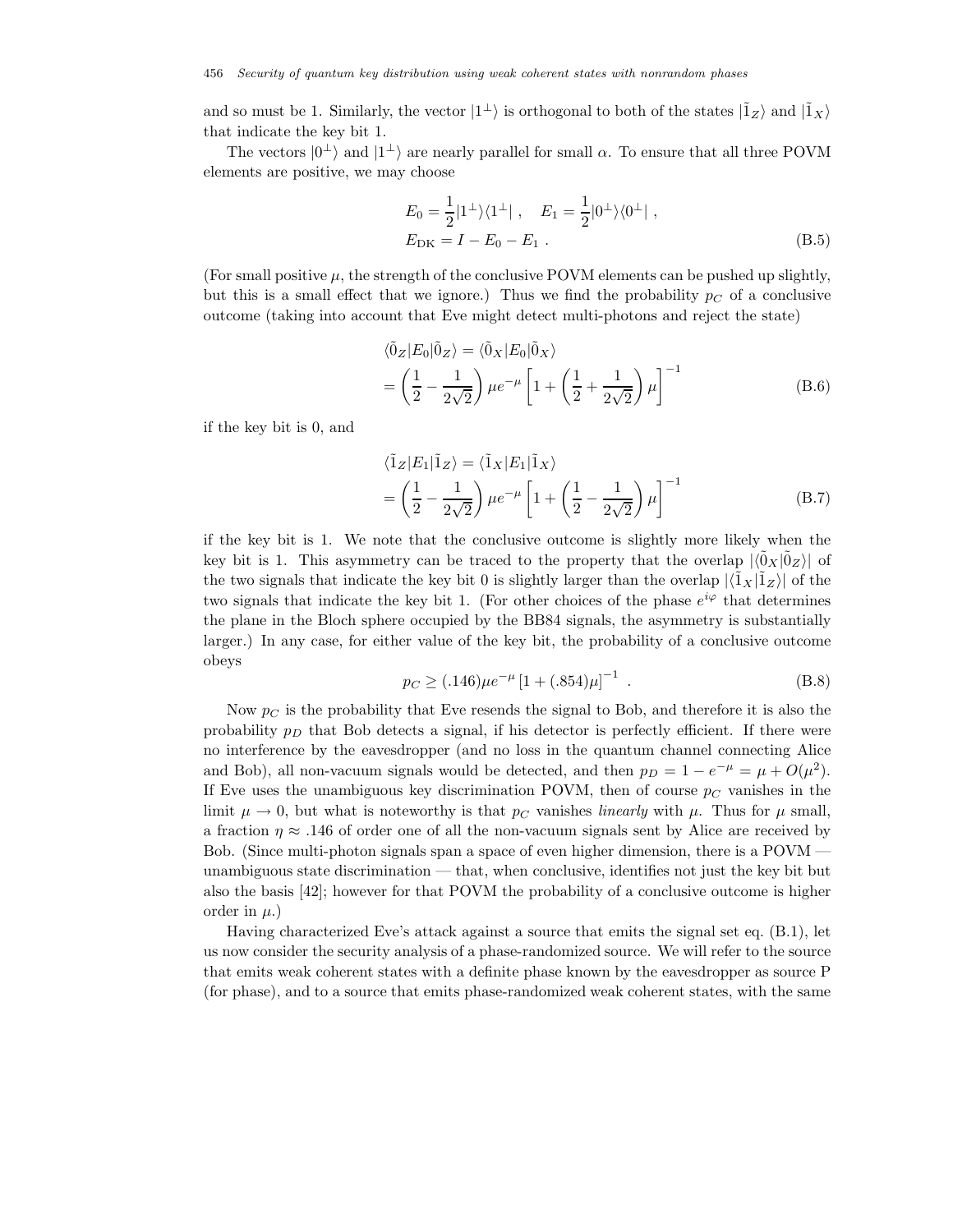mean photon number  $\mu$ , as source R (for random). If source P emits the signals eq. (B.1), and Eve launches the intercept/resend attack using unambiguous key discrimination, then Eve has perfect knowledge of every key bit, and Alice and Bob detect a bit error rate of  $\delta = .146$ . But if source R is used instead, we will see that Alice and Bob can extract private key at a nonzero asymptotic rate for a bit error rate up to  $\delta = .189$ . For the security analysis of source R, we will adopt a more restricted (and less realistic) model of the detector than the model described in Sec. 2: the detector applies a basis-independent "squash" that maps the incoming signal to a qubit, and then an ideal BB84 measurement is performed on that qubit in the appropriate basis.

We suppose that the source emits a multi-photon signal with probability  $p<sub>M</sub>$ , that Bob detects a fraction  $p<sub>D</sub>$  of all the signals sent by Alice, and that Eve's attack is unrestricted. Of the signals that are received, the fraction that were emitted as multi-photons is no more than  $\Delta = p_M / p_D$ ; the rest are single photon signals.

To establish a nonzero key generation rate for a relatively high bit error rate, we will need to consider schemes for key reconciliation and privacy amplification that involve twoway communication between Alice and Bob, for which the argument in [18] based on the uncertainty principle does not apply. Instead we can prove security following [5], by relating the BB84 protocol to a protocol in which the key is generated by measuring noisy entangled pairs shared by Alice and Bob. Private key can be extracted at a positive asymptotic rate if it is possible to distill high fidelity entanglement from the noisy entanglement. Entanglement distillation will succeed if the noisy entangled pairs have a bit error rate and a phase error rate that are both sufficiently small. The bit error rate  $\delta$  is inferred directly from the verification test in the BB84 protocol; the phase error rate  $\delta_p$  is also inferred, but by a less direct argument.

If the source and detector used in the protocol were perfect, then a symmetry argument would suffice to show  $\delta = \delta_p$ . This symmetry is broken if the equipment is imperfect, but it is still possible to bound the difference between the two error rates using an appropriate characterization of the imperfections. For the case where Bob has a perfect detector, but Alice's source sometimes emits multi-photons, it can be shown as in eq. (40) that

$$
|\delta_p - \delta| < \Delta/2 \tag{B.9}
$$

where  $\Delta$  is the fraction of all the detected signals that were emitted as multi-photons. Eq. (40) is an improvement found by Boileau [29] of the result  $|\delta_p - \delta| = \Delta$  found in [13].

The security proof in [5], which relates one-way privacy amplification to one-way entanglement distillation using quantum error-correcting codes, does not apply for a bit error rate above  $\delta = .110$ . But security of BB84 was established in [43] for a bit error rate as high as .189, by relating two-way privacy amplification to entanglement distillation with two-way communication between Alice and Bob. The original argument in [43] assumed a perfect source and detector. But the two-way entanglement distillation succeeds if both  $\delta$  and  $\delta_p$  are below .189; therefore the argument can be applied to a protocol with imperfect equipment if there is a strong enough bound on  $|\delta - \delta_p|$ .

If the bit error rate  $\delta$  is .146, then the two-way BB84 protocol is secure for  $|\delta - \delta_n|$  < .189 − .146 = .043. And for a source that emits phase-randomized coherent states, it suffices